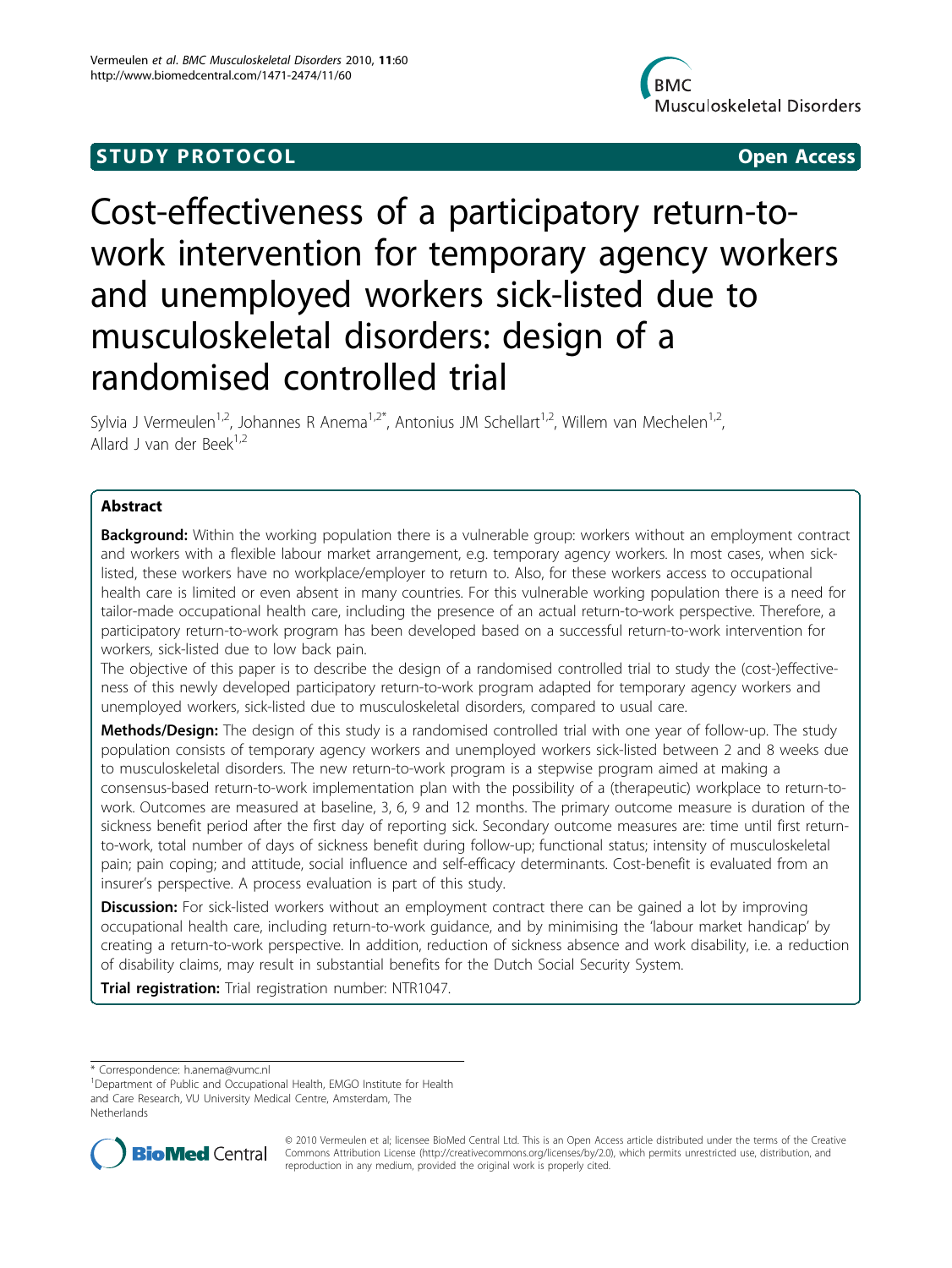#### Background

#### Vulnerable working population

To date, most research regarding occupational health care and return-to-work (RTW) is aimed at sick-listed employees, i.e. workers with an employment contract, and the majority of developed occupational health care intervention programs is workplace-based or contain a workplace component [[1](#page-11-0)-[9\]](#page-11-0). However, within the working population there is a vulnerable group, namely workers without an employment contract and workers with flexible labour market arrangements, e.g. temporary agency workers. This vulnerable group consists of relatively younger persons, more (partly) occupationally disabled, and more immigrants. Furthermore, this group is characterised by a lower education, a lower socio-economic status, less job security, a greater distance to the labour market [\[10-13\]](#page-11-0), and an increased risk for work disability[[10,14,15](#page-11-0)].

In most cases, when sick-listed, these workers have no workplace/employer to return to[[16,17](#page-11-0)]. Also, for these workers access to occupational health care is limited or even absent in many countries [[18-](#page-11-0)[20](#page-12-0)], and when available occupational health care and RTW guidance appears to be inadequate[[11\]](#page-11-0). In addition, literature shows that work itself[\[21\]](#page-12-0), creating a supportive work climate and, if necessary, (temporary) work(place) accommodations[[22,23](#page-12-0)] are important factors in facilitating RTW. Therefore, adequate, i.e. tailor-made, occupational health care for this group of workers with the presence of a workplace for (therapeutic) RTW seems to be an important factor in the recovery and (vocational) rehabilitation process[\[16](#page-11-0)].

#### The Dutch Social Security System

In the Netherlands the Sickness Benefit Act, carried out by the Social Security Agency (SSA), provides supportive income, i.e. sickness benefit, for workers without an employment contract who become sick-listed. After reporting sick, the worker is entitled to occupational health care by the SSA during his/her sickness benefit period. Vocational rehabilitation is carried out by a team of occupational health care professionals from the SSA, consisting of an insurance physician, a labour expert, and a case-manager. The insurance physician of the SSA guides the worker according to Dutch guidelines for occupational health care. In addition, there are general obligatory occupational health care interventions, as dictated by Dutch legislation, such as inviting to consulting hours, discussing and advising about RTW, and making of a RTW action plan. In principle, when the worker is 6 weeks sick-listed he/she is invited to visit the SSA for a medical assessment by the insurance physician. The aim of this first medical assessment is to certify sickness and thereby approving the sickness benefit claim, and a to make a (medical) problem analysis with advising about recovery, e.g. health promotion, and RTW options. The occupational health care by the SSA ends when the worker is no longer sick-listed and the sickness benefit ends. When the worker is still partially or fully work disabled after two years, he/she can apply for a long-term disability benefit. This is the same as for long-term sicklisted workers with an employment contract.

#### A participatory RTW intervention

The structured and stepwise process of development, implementation and evaluation of a theory and practisebased participatory RTW program for temporary agency workers and unemployed workers, sick-listed due to musculoskeletal disorders (MSD) was recently published [[16\]](#page-11-0). This intervention is based on the already developed and cost-effective RTW program for employees, sicklisted due to low back pain[[24,25\]](#page-12-0). Intervention Mapping (IM) [\[26](#page-12-0)-[28\]](#page-12-0) was used to specifically tailor the new RTW program taking into account the target group, the users and the context in which the RTW program is implemented. The IM protocol strongly supported obtaining input from different stakeholders (i.e. sicklisted temporary agency workers, sick-listed unemployed workers, occupational health care professionals from the SSA, temporary agencies, and vocational rehabilitation agencies) to ensure participation and involvement in all steps of program development and implementation.

To enhance the success of future implementation, focus groups were held with stakeholders about important factors for innovations, such as potential advantage, complexity of the new program, and compatibility with daily practise[[29\]](#page-12-0). This resulted in important keystones to be incorporated in the RTW program, namely: the presence of a RTW perspective (i.e. creating a (therapeutic) workplace), an independent RTW coordinator who guides the process to achieve consensus, the most suitable moment to apply the protocol, and a structural communication link between all stakeholders. The newly developed RTW program consists of a stepwise process to identify and solve obstacles for RTW by the sick-listed temporary agency worker or sick-listed unemployed worker and his/her labour expert from the SSA, resulting in a consensus-based implementation plan to facilitate (therapeutic) RTW. Since there is (in most cases) no workplace to return to, agreements were made with four vocational rehabilitation agencies to offer temporary (therapeutic) workplaces.

#### **Objective**

The objective of this paper is to describe the design of a randomised controlled trial (RCT) to study the (cost-)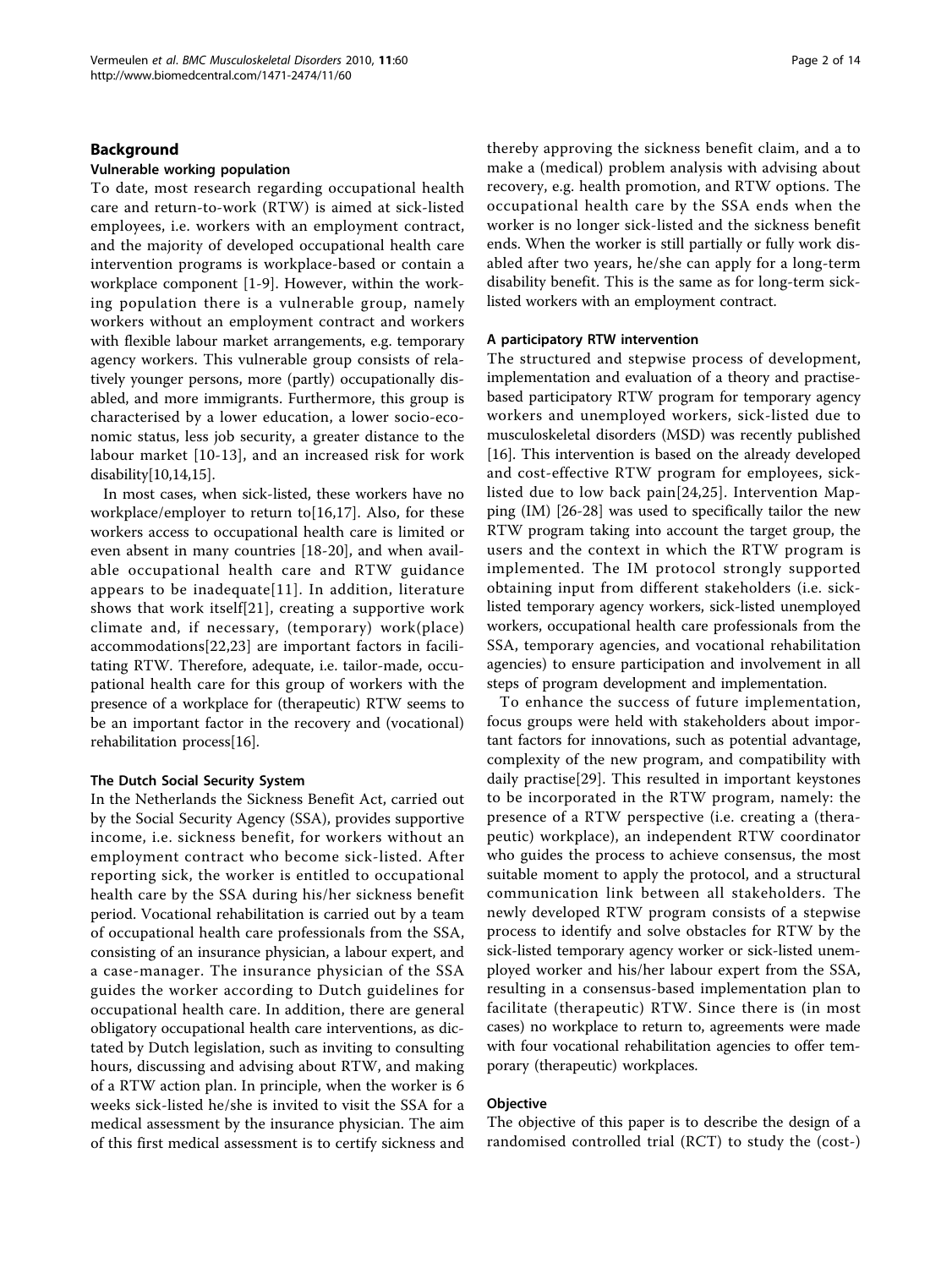effectiveness of this new participatory RTW program for temporary agency workers and unemployed workers, sick-listed due to MSD, compared to usual care.

## Methods/Design

To describe the design of the RCT, the CONSORT statement[[30,31\]](#page-12-0) was followed. The goal of this checklist is to improve the quality of reporting of randomised controlled trials.

## Organisation of the study

The study design is a randomised controlled trial with a follow-up of one year (see figure 1). An economic evaluation is conducted alongside the RCT. The RCT is conducted in collaboration with five front offices of the Social Security Agency (SSA) and four large Dutch vocational rehabilitation agencies (Olympia, Adeux, Capability, and Randstad Rentrée) in the eastern part of the Netherlands.

To monitor the conduct of the study, a project group is formed, consisting of the researchers, representatives of the SSA (e.g. staff, management and occupational health care professionals), and representatives of the participating vocational rehabilitation agencies. The most important task of this project group is to identify and solve barriers for implementation of the participatory RTW program and working with the program in daily practice. The Medical Ethics Committee of the VU University Medical Centre (Amsterdam, the Netherlands) approved the study design, the protocols and procedures, and informed consent. Towards the stakeholders and participants, the RCT is entitled the STEP-UP study.

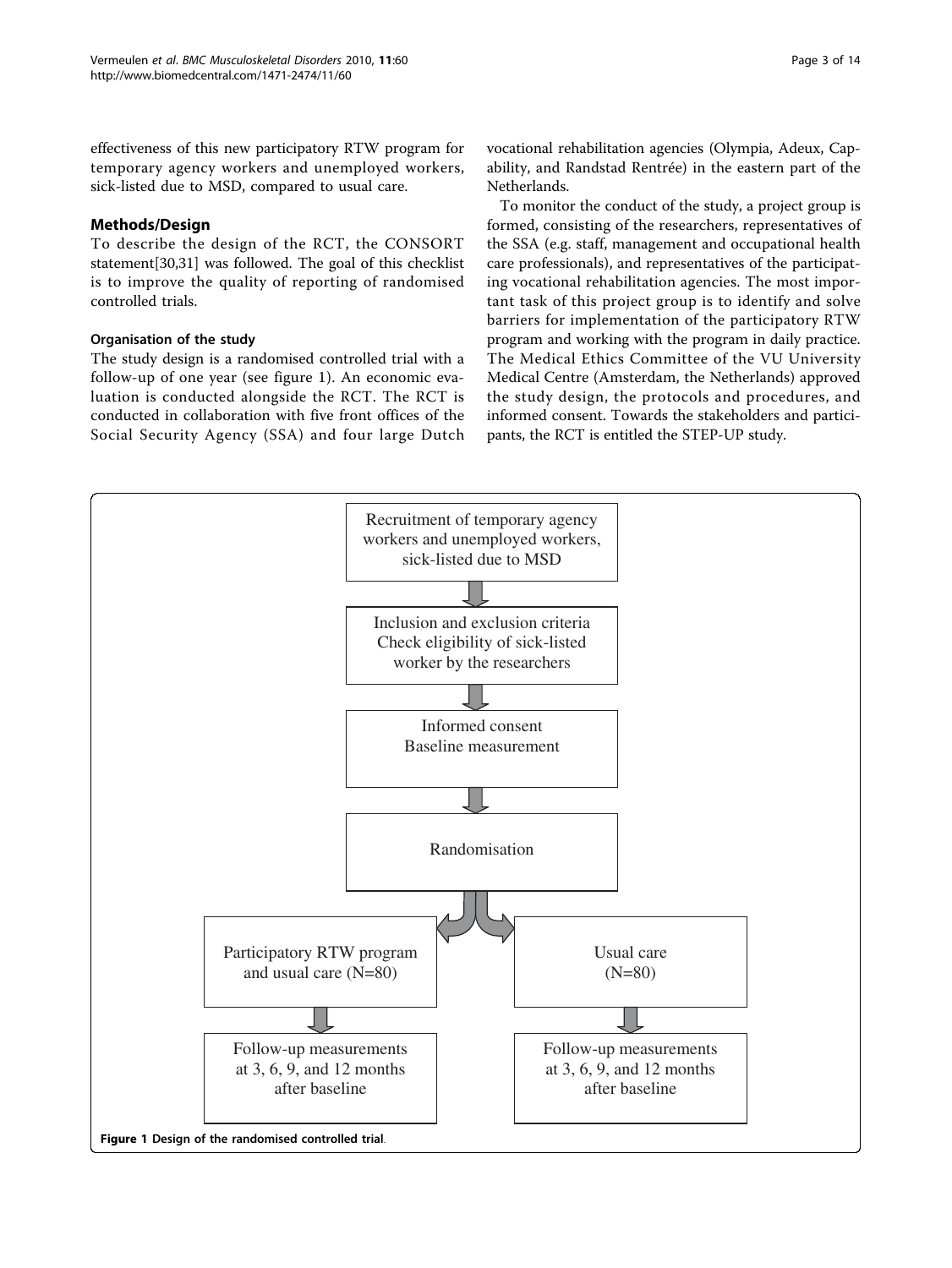#### Study population

The population in this study consists of temporary agency workers and unemployed workers, who live in the eastern part of the Netherlands and when sick-listed come under one of the five following front offices of the Social Security Agency: UWV Arnhem, UWV Apeldoorn, UWV Hengelo, UWV Nijmegen, or UWV Zwolle. The main inclusion criteria are: 1. being a temporary agency worker or unemployed worker; 2. being between 18 and 64 years of age; 3. being sick-listed between 2 and 8 weeks; and 4. having MSD as main reason for a sickness benefit claim. The main exclusion criteria are: 1. an accepted sickness benefit claim and being sick-listed for more than 8 weeks; 2. not being able to complete questionnaires written in the Dutch language; 3. having a conflict with the SSA or the Dutch Institute for Benefit Schemes (UWV) regarding a sickness benefit claim or a long-term disability claim, respectively; 4. the presence of a legal conflict, e.g. an ongoing injury compensation claim; and 5. an episode of sickness absence due to MSD within one month before the current sickness benefit claim. After inclusion and randomisation the insurance physician of the SSA is asked to identify workers with severe co-morbidity; i.e. terminal disease, serious psychiatric disorders, or serious cardio-vascular disease, since these are contra-indications for receiving the participatory RTW program. These participants are prevented from starting with the participatory RTW program. However, following the intention-to-treat principle, they remain in the allocated study group (intervention or control). For an overview of all inclusion and exclusion criteria, see table 1.

#### Recruitment of participants

For the recruitment of participants the database of the SSA is used. When reporting sick not only personal data, but also the reason for this, i.e. the health problem, is registered (using codes) in a computerised client record system. Based on a weekly query of this record system, all temporary agency workers and unemployed workers who are sick-listed between one and two weeks due to MSD, and live in the eastern part of the Netherlands receive a letter from the insurance physician of the SSA, on behalf of the researchers. The aim of this letter is to give information about the study and to ask for their participation. In addition, they also receive an information flyer with more details about the study, a screening questionnaire, and a return envelope for the screening questionnaire. The reason for approaching potential participants in the second week of sick leave is the time period in which a RTW action plan has to be made, i.e. 8 weeks after the first day of reporting sick. This is obligated according to the Dutch Improved Gatekeeper Act. Furthermore, it has been shown that

#### Table 1 Overview of inclusion and exclusion criteria

#### Inclusion criteria

- temporary agency worker or unemployed worker
- age between 18 and 64 years
- sick-listed between 2 and 8 weeks
- MSD complaints as main reason for reporting sick
- able to complete questionnaires written in Dutch

#### Exclusion criteria

• sick-listed for more than 8 weeks

- not able to complete questionnaires written in Dutch
- a conflict with the SSA or UWV regarding a sickness benefit claim or a long term disability claim
- a legal conflict, e.g. an injury compensation claim
- episode of sickness absence due to MSD within one month before current sickness benefit claim
- revision or ending of a disability benefit within one month before current sickness benefit claim
- absence of work abilities due to medical reasons for at least three months
- serious physical disease, e.g. cancer
- serious psychiatric co-morbidity
- serious cardiovascular co-morbidity
- pregnancy until three months after delivery

early RTW intervention is important to prevent longterm work disability[\[4](#page-11-0)[,32-34](#page-12-0)].

Temporary agency workers and unemployed workers who return the questionnaire, and meet the criteria (being temporary agency worker or unemployed worker, and still sick-listed), and indicate that they are willing to participate are contacted by the researchers by telephone. In this telephone call additional information is given about the content of study and the implications of participation. Using the formulated inclusion and exclusion criteria, the eligibility of the worker is checked. If the temporary agency worker or unemployed worker meets all selection criteria and still wants to participate, an intake appointment with the research assistant is planned at one of the UWV front offices. The worker receives a confirmation of this appointment by postal mail, including a detailed information brochure about the study. During the meeting with the research assistant the worker gives informed consent, fills in the baseline questionnaire, and randomisation is performed.

#### The participatory RTW program

The aim of the new RTW program is to make a consensus-based RTW implementation plan. The three main stakeholders in this intervention are: the sick-listed worker himself/herself, the labour expert of the SSA who guides the worker with regard to vocational rehabilitation, and an independent RTW coordinator. The program starts with identifying obstacles for RTW, followed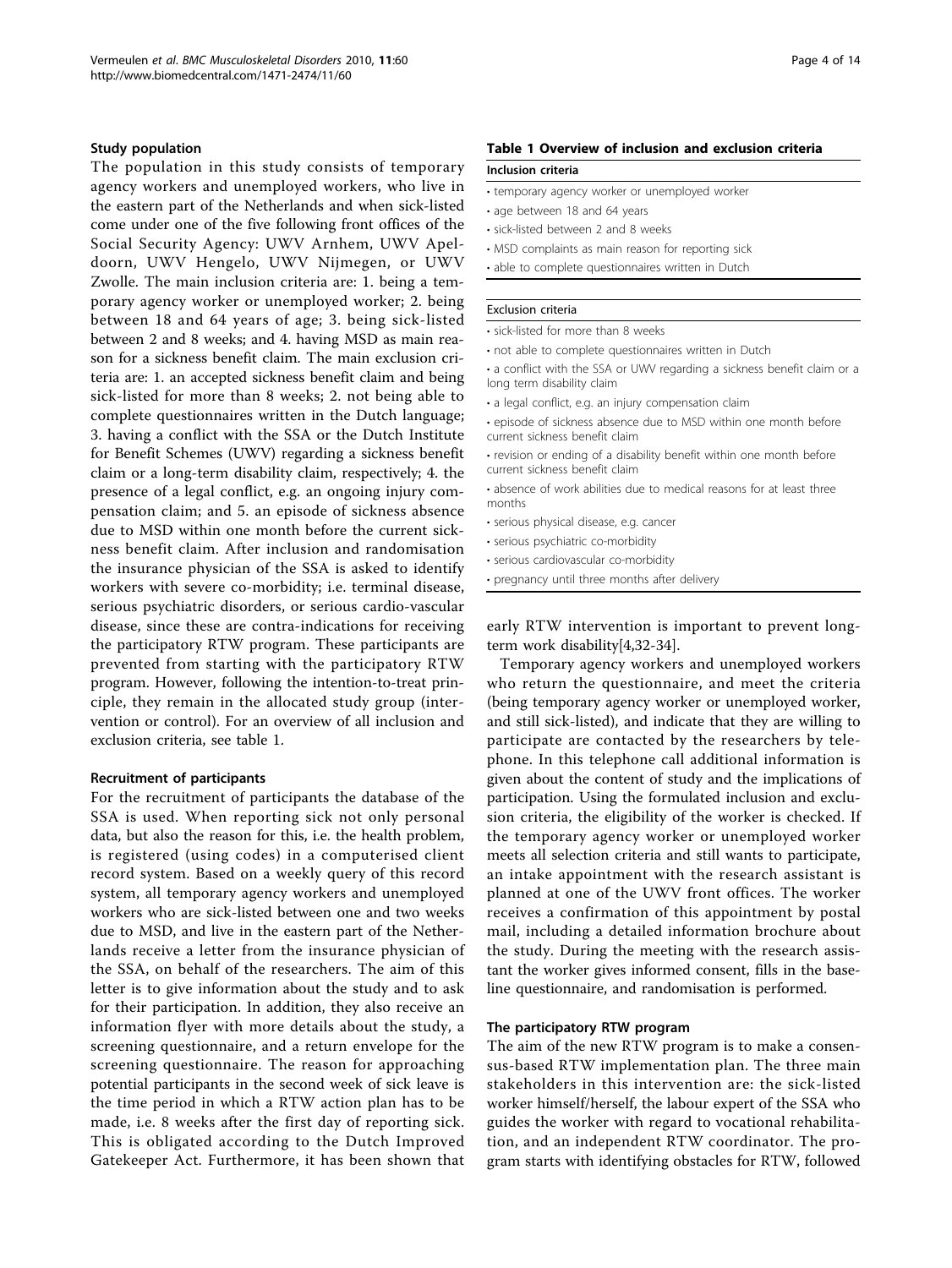by a brainstorm session in which the sick-listed worker and the labour expert formulate solutions/possibilities for suitable (therapeutic) work. This process results in the making of a consensus-based RTW implementation plan. The RTW coordinator has a key role[[35\]](#page-12-0), not in the role of RTW expert, but he/she has to stimulate active involvement of both the sick-listed worker and the labour expert during the whole process and guide them towards consensus. In this study the RTW coordinator is an employee of the SSA with good process guiding skills, an independent position, and sufficient knowledge and experience regarding (vocational) rehabilitation. To guarantee the independence of the RTW coordinator he/she has no other involvement regarding vocational rehabilitation of the sick-listed worker concerned. Furthermore, to

create an actual RTW perspective, a vocational rehabilitation agency is contracted to find a (therapeutic) workplace matching with the formulated RTW implementation plan and taking into account the worker's (functional) limitations. For an overview of the steps of the new participatory RTW program and the stakeholders involved, see figure 2.

## Combined consult insurance physician and labour expert

All participants receive usual care by the insurance physician of the SSA, i.e. treatment/guidance according to Dutch guidelines for occupational health care. The participants in the intervention group receive a home assignment from the insurance physician in the first consult. They are asked to make an inventory of RTW

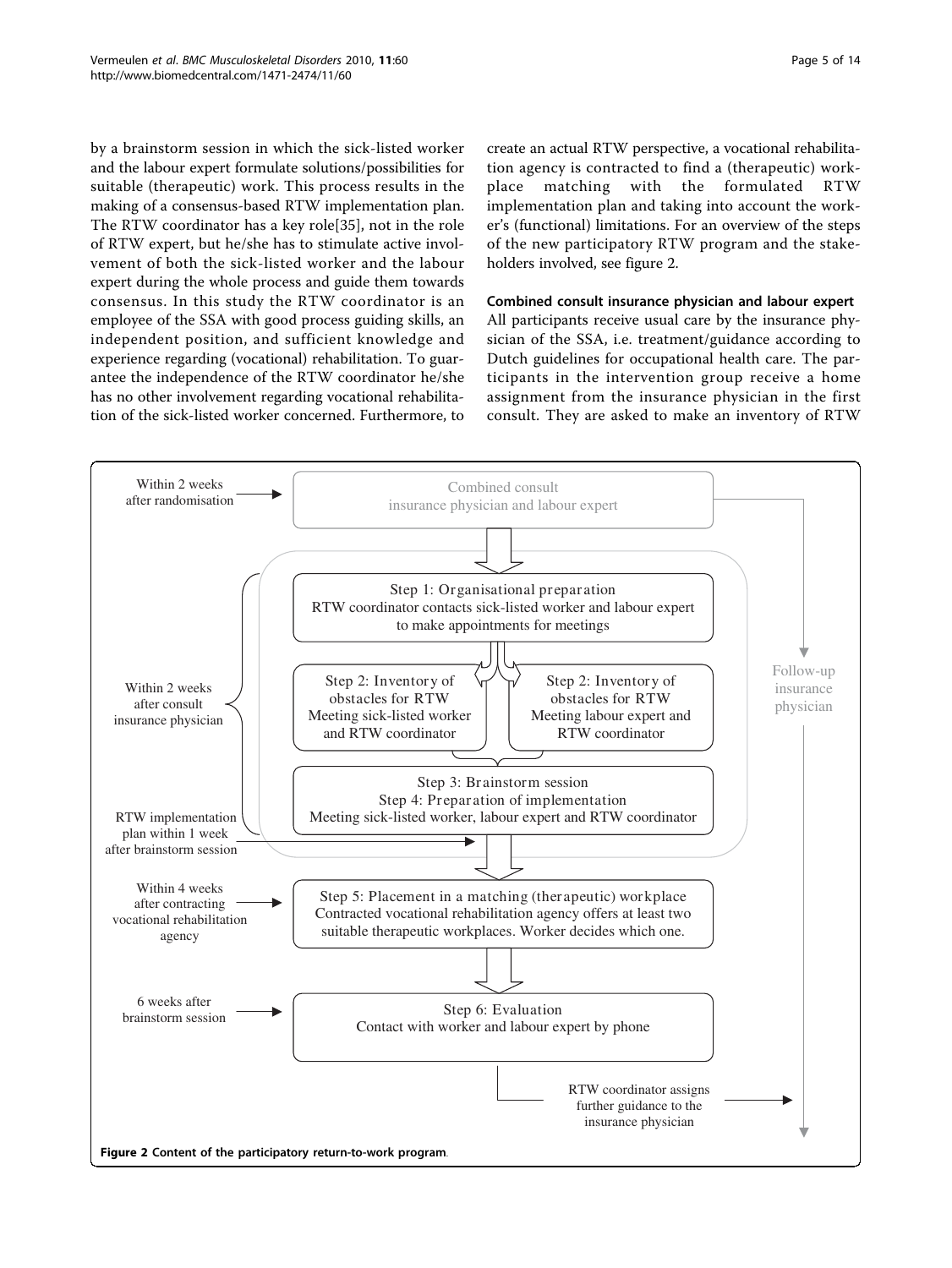obstacles, whether it be work or non-work related, as starting-point for the first meeting with the RTW coordinator. To prevent conflicting advice about RTW the insurance physician sends a letter with an information brochure about the participatory RTW program to the general practitioner of the sick-listed worker. To ensure that the labour expert has sufficient information regarding the sick-listed worker before the start of the RTW program, the sick-listed worker has a consult with the labour expert directly following the first consult with the insurance physician.

#### Organisation and preparation

The RTW coordinator checks if the worker has had the combined consult with the insurance physician and the labour expert. Next, he/she contacts the worker and the labour expert by telephone to plan meetings for the inventory of obstacles and the brainstorm session. These meetings have to take place within two weeks after the consult with the insurance physician.

## Inventory of obstacles for RTW

The RTW coordinator explains to the sick-listed worker and the labour expert that the aim of the program is a consensus-based process to identify obstacles for RTW and to choose solutions, i.e. possibilities regarding type of work(place), work content and necessary preconditions (work or non-work related), to achieve RTW. Furthermore, the RTW coordinator explains that guiding the process with equal contribution by the sicklisted worker and the labour expert is his/her main goal.

In the meeting with the sick-listed worker the RTWcoordinator uses the inventory of obstacles for RTW (given to the worker in the first consult with the insurance physician) as a starting point. During the interview obstacles for RTW are identified. Next, these obstacles are prioritised based on frequency (how often do they occur?) and severity (how large is the impact on functioning in daily life and/or work?). Subsequently, the RTW coordinator has a meeting with the labour expert. The procedure is similar to the interview with the sicklisted worker and results in a selection of prioritised obstacles for RTW from the perspective of the labour expert. Finally, the RTW coordinator summarizes the results and formulates the prioritised barriers for RTW to be discussed in the brainstorm session.

## Brainstorm session

At the start of the brainstorm session the RTW coordinator explains the summary of prioritised obstacles for RTW consisting of the three main obstacles identified by the sick-listed worker and the three main obstacles identified by the labour expert. Next, the RTW coordinator explains the brainstorm procedure. Based on the nominal group technique[[24](#page-12-0)] the sick-listed worker and the labour expert both have to think about solutions for all six prioritised obstacles. The proposed solutions are judged on the basis of availability, feasibility and ability to solve the barrier. The end goal of this session is to achieve consensus between the sick-listed worker and the labour expert about the most suitable and feasible solutions.

## Preparation of implementation

Together, the sick-listed worker, the labour expert, and the RTW coordinator make a RTW implementation plan, describing who is responsible for implementation of each selected solution, including how this is going to be done and a time path. In addition, the RTW coordinator underlines the importance of own initiative of the worker to achieve RTW; i.e. while the contracted vocational rehabilitation agency is searching for a suitable temporary workplace, the worker himself/herself has the responsibility to look also for a suitable workplace based on the formulated work(place) profile. Next, the RTW coordinator makes a report in which the main items of the participatory RTW process are described: a summary of the prioritised obstacles for RTW, the consensus based solutions, and if possible a concrete work (place) profile. This report is then sent to the sick-listed worker, the labour expert, and the insurance physician. Finally, the RTW coordinator informs the case-manager of the contracted vocational rehabilitation agency.

#### Placement in a matching (therapeutic) workplace

Within two days after the brainstorm session the vocational rehabilitation agency is contracted by the RTW coordinator, who sends the formulated work(place) profile to the case-manager of the agency. Within four weeks after this initial contact, the vocational rehabilitation agency has to offer at least two therapeutic workplaces matching with the worker's functional limitations. Next, the sick-listed worker chooses one of these temporary workplaces.

Placement in a temporary workplace is for a maximum of three months with ongoing supportive benefit by the SSA. If required, the case-manager of the vocational rehabilitation agency visits the workplace to instruct and advise/support the worker. And, if necessary, the case-manager of the agency advises the supervisor at the workplace as to how to guide the worker in his/her new work situation.

## Evaluation

Six weeks after the brainstorm session, the RTW coordinator contacts the worker and the case-manager of the vocational rehabilitation agency by telephone to inform whether placement in a temporary workplace has been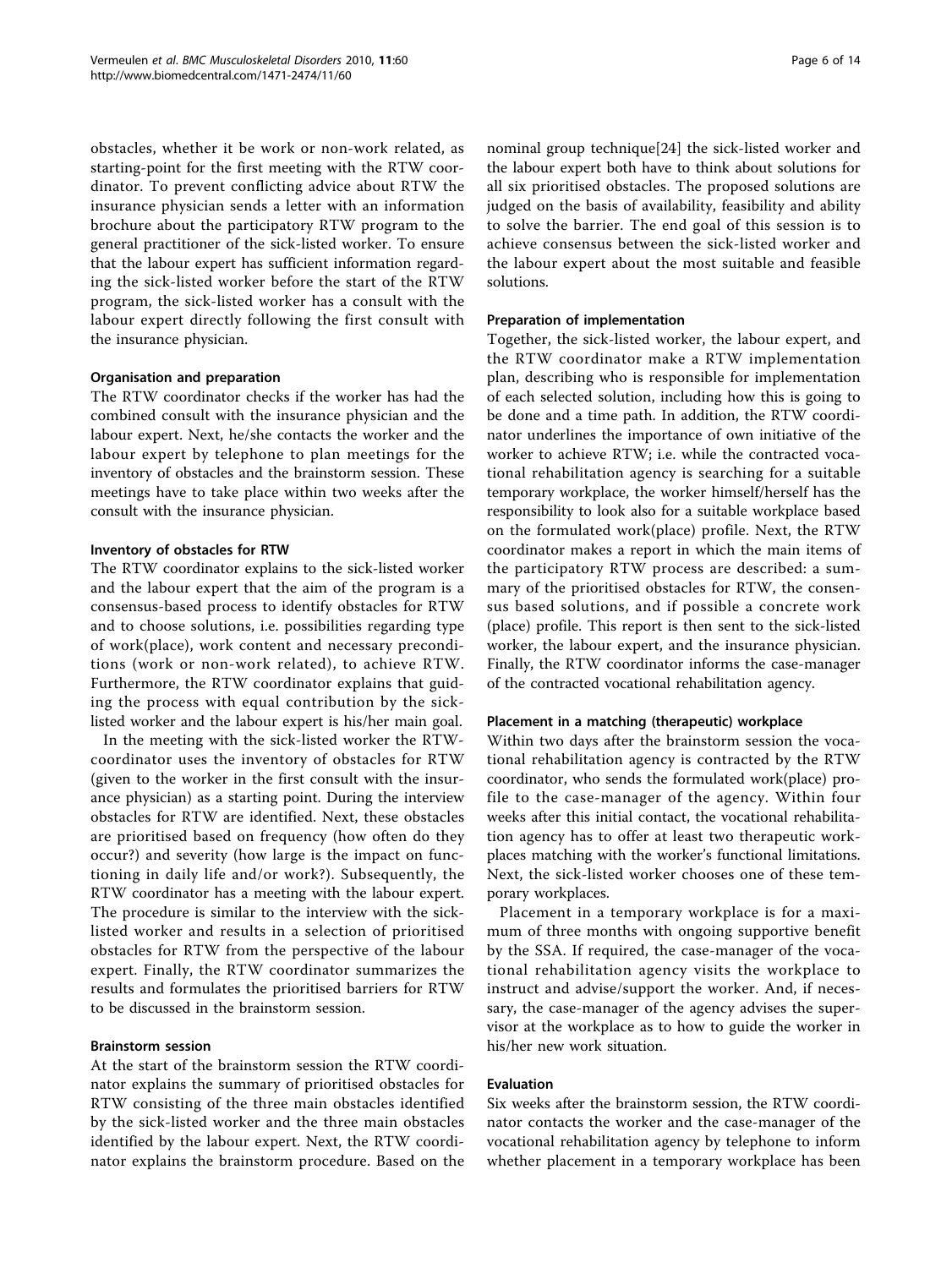successful and if everything is satisfactory. If there is still no placement in a temporary workplace, the RTW coordinator contacts the case-manager of the vocational rehabilitation agency to enquire whether and/or when this will be achieved, but stimulates also the worker to find suitable work himself/herself in the mean time. Next, the RTW coordinator makes a final report, describing the process and the outcome of the RTW implementation plan and assigns further guidance to the insurance physician. The case-manager of the vocational rehabilitation agency is asked to make: 1. a report after the intake with the worker, including a description of the temporary workplaces offered to the worker, 2. a mid-term evaluation report six weeks after placement in a temporary workplace and 3. an end evaluation three months after placement in a temporary workplace. With these reports the case-manager of the agency informs the RTW coordinator, the labour expert and the insurance physician about the progress and (end) result of the placement in temporary (therapeutic) work; i.e. contribution to achieve a sustainable RTW.

## Training of the OHC professionals

Instruction and coaching sessions are held for all involved OHC professionals, i.e. insurance physicians and labour experts of the SSA. They also receive a syllabus with detailed information about the participatory RTW program, the protocol, practical summaries and schemes, and practice material. The RTW coordinators receive an additional training, including a role playing and a practise with anonymous cases and reporting. All professionals are offered personal guidance with the first cases to facilitate applying the program. Next, two follow-up session are held with the professionals to discuss difficulties with working with the program and to practise with cases. Finally, to guarantee that the participatory program is carried out according to the required time-path, each SSA front office forms at least two 'participatory RTW program' teams, i.e. 'STEP-UP teams', consisting of an insurance physician, a labour expert and a RTW coordinator.

## **Outcomes**

#### Effect evaluation

The primary outcome measure in this study is: duration of the sickness benefit period from the first day of reporting sick until ending of the sickness benefit. Recurrence of sickness absence with an accepted sickness benefit claim within 4 weeks after ending of the previous sickness benefit is considered as belonging to the preceding sickness benefit period, on condition that it is due to the same (or related) MSD. Also, for calculation of the total duration of sickness benefit during the one-year follow-up awarded sickness benefit claims are only included when due to same (or related) MSD.

Secondary outcome measures are:

## - RTW

When measuring the effect of a RTW intervention, it can be expected to take actual RTW as an important outcome measure. For sick-listed employees full RTW and ending of the sickness absence period coincides, in principle. However, for the sick-listed temporary agency worker and the sick-listed unemployed worker moving from being sick-listed to end of sickness benefit does not automatically also mean full RTW. Because in most cases these workers have no workplace/employer to return to, the worker can report being fully recovered from illness or the insurance physician of the SSA can establish full recovery of functional limitations (assessed with regard to last/previous work) without actual RTW of the worker. Therefore, RTW is measured as a separate outcome measure. RTW is defined as: duration from the first day of reporting sick until actual first RTW in any type of paid work or work resumption with ongoing benefits. Since for the majority of these workers there is no workplace to return to, working in the same or different type of work(place) is classified as RTW.

## - Total number of days of sickness benefit

The total number of days of sickness benefit will be measured for the whole one-year follow-up period. For calculation of the total duration of sickness benefit awarded sickness benefit claims are only included when due to same (or related) MSD.

#### - Severity of MSD

Severity and changes in MSD are measured with the Dutch version of the Nordic Musculoskeletal Questionnaire (DMQ)[[36\]](#page-12-0). In addition, musculoskeletal pain intensity is measured using the Von Korff[\[37\]](#page-12-0).

#### - Functional status

Functional status, i.e. perceived functional impairments in daily life, is measured using the Dutch translation of the RAND-36[[38](#page-12-0),[39](#page-12-0)].

## - General health

General health is measured using the Dutch translation of the RAND-36. Quality of life is measured using the Dutch translation of the Euroquol questionnaire[\[40](#page-12-0)].

## - Coping

Pain coping is measured using the Pain Coping Inventory Scale (PCI)[[41\]](#page-12-0).

## - Attitude, Social Influence and self-Efficacy (ASE) determinants

In line with the development of a participatory RTW program for sick-listed employees with common mental disorders (CMD)[[42\]](#page-12-0), the Attitude-Social influence-self-Efficacy (ASE) model was chosen as underlying theoretical framework [\[43](#page-12-0)-[45](#page-12-0)] for the development of the new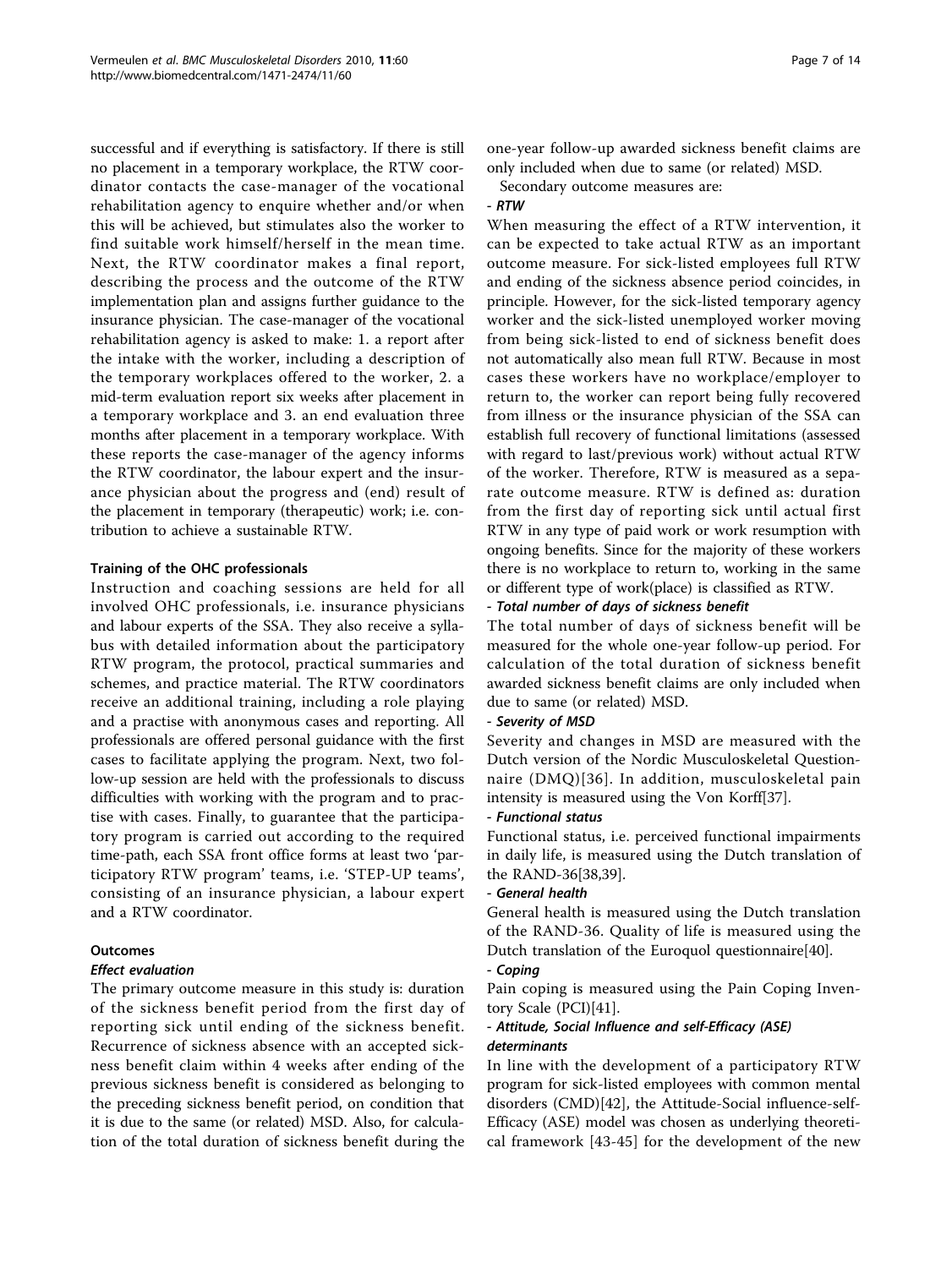participatory RTW program for sick-listed temporary agency workers and sick-listed unemployed workers. For the developed RTW intervention for CMDs questions about attitude, social influence, self-efficacy, barriers and facilitators were formulated and measured on bipolar five-point Likert scales[\[46\]](#page-12-0). This questionnaire is also used in this study.

## - Direct and indirect costs

Direct costs are paid by the SSA for interventions regarding vocational rehabilitation support, e.g. training/education, for interventions aimed at health promotion, e.g. physical therapy (graded activity) and/or psychological help, or interventions aimed at RTW, e.g. searching for a (temporary) workplace by contracting a vocational rehabilitation agency or temporary placement in work with a willing employer and with an ongoing benefit. Information regarding direct costs is collected from the SSA database and the worker's files after one year of follow-up.

Indirect costs are related to costs due to paid sickness benefit for the sick-listed workers with MSD. When looking at sick-listed temporary agency workers and sicklisted unemployed workers, loss of productivity is not part of the indirect costs. When reporting sick the temporary agency workers immediately falls under the SSA for substituted income, i.e. the sickness benefit. The temporary agency replaces the sick-listed temporary agency worker with a healthy worker at the company/workplace concerned with no productivity loss as a result. Therefore, indirect costs with regard to sick-listed temporary agency workers are the sickness benefit costs paid by the SSA. However, this does not apply to unemployed workers. These workers have no work(place), i.e. there is no productivity. As a consequence, being sick-listed does not result in a productivity loss. Another important fact is that an unemployed worker receives an unemployment benefit. After reporting sick with acceptance of the sickness benefit claim by the SSA, the sick-listed unemployed worker receives a sickness benefit instead of an unemployment benefit. However, the amount of these benefits can differ as this is established using different income conditions. As a result, the sickness benefit can be more than the unemployment benefit. From this perspective, the additional benefit costs are considered indirect costs in this study. Data on paid benefits are collected from the SSA database after the one-year follow-up. Cost-benefit evaluation of the new RTW program is part of this study and will be discussed below.

An overview of the outcome measures and the measurement instruments used, including a time path for all measurements, is presented in table [2.](#page-8-0)

#### Data collection

Most outcome variables are measured using self-report questionnaires. At the intake appointment with the research assistant, after informed consent, the sick-listed worker fills in the baseline questionnaire. All participants are followed one year with measurements, i.e. questionnaires, at 3, 6, 9 and 12 months after baseline. These questionnaires are sent by postal mail. If the received questionnaire is incomplete or if anything is unclear, the researcher or research assistant contacts the participant to clarify and, if possible, to complete the questionnaire. Data on sickness benefit are registered by the SSA and are acquired from the SSA database after one-year follow-up. These data are checked with information regarding sickness benefit as registered by the insurance physician of the SSA in the medical file of the sick-listed worker, and the self-reported information in the questionnaires. Data regarding diagnosis and occupational health care interventions are obtained from the SSA database and medical file of the worker at the SSA. Data regarding RTW are obtained from both the SSA database, including the workers' file, and the self-report questionnaires.

#### Prognostic measures

At baseline information is gathered regarding demographic variables, such as gender, age, and level of education. Also, information regarding last work, e.g. type of previous work and number of working hours, and the work status (working or not working) directly prior to the baseline measurement is collected. This is partly based on findings in the international literature [[47-49](#page-12-0)], indicating that the work status before sickness absence is a prognostic factor for the duration of sick leave and work disability.

#### Cost-benefit evaluation

Cost-benefit is evaluated from the insurer's perspective. Direct and indirect costs are measured with data from the SSA database and the worker's files, as mentioned above. Direct costs are calculated from the amount of paid occupational health care interventions by the SSA. Indirect costs are calculated from the (additional) costs of paid sickness benefit.

## Process evaluation

After implementation a process evaluation is conducted among the participants in the intervention group. Three months after inclusion a questionnaire is sent to the worker, the insurance physician, the labour expert, the RTW coordinator and the case-manager of the contracted vocational rehabilitation agency. For the participants, the process evaluation questions are included in the 3-months questionnaire and sent by postal mail. Questions are asked regarding applicability, compliance, satisfaction and barriers regarding (implementation of) the new RTW program in practice. Patient satisfaction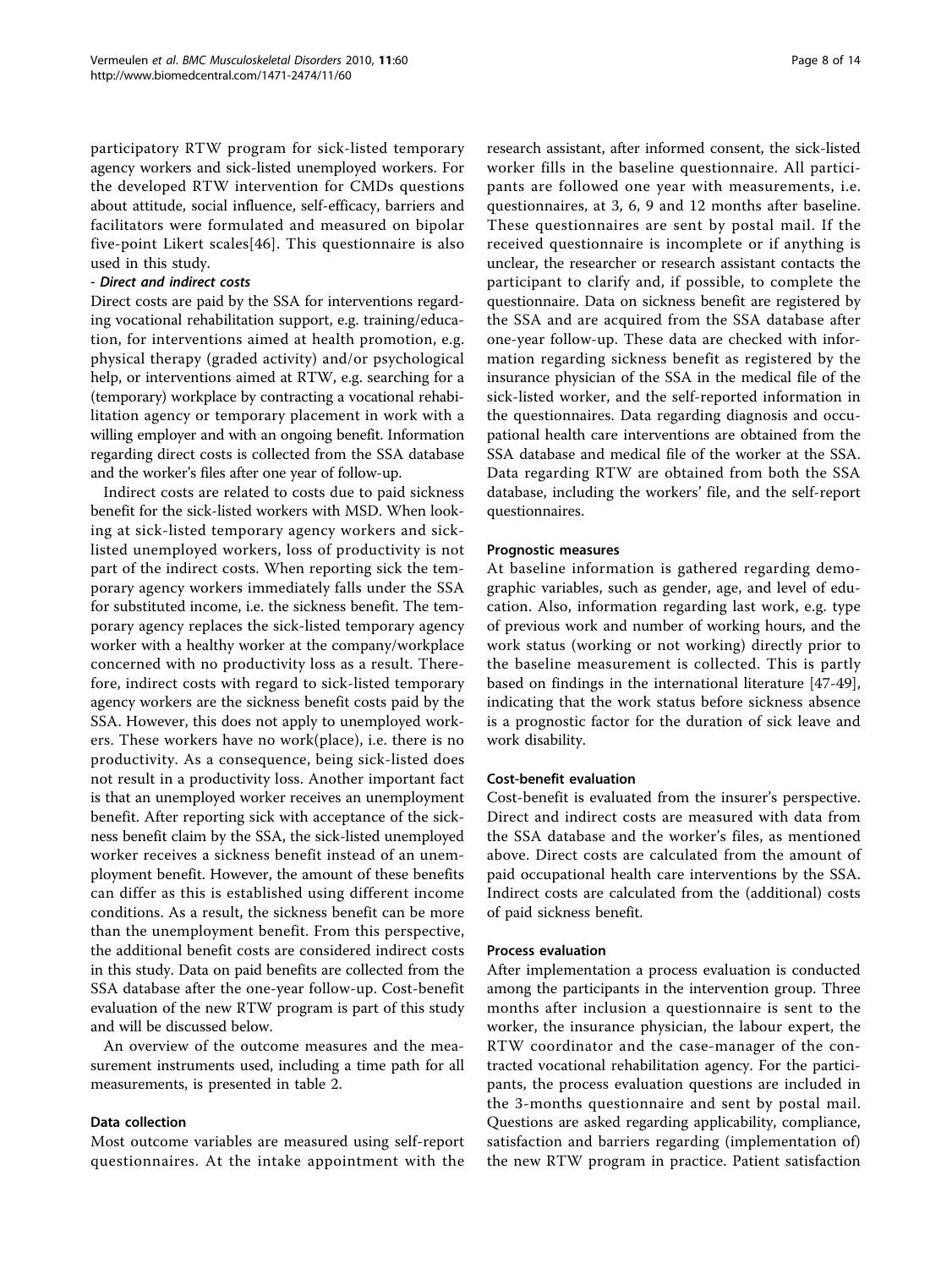#### <span id="page-8-0"></span>Table 2 Overview of measurements and time path

| <b>Measurement</b>                         | Time path       |          |          |          |           |
|--------------------------------------------|-----------------|----------|----------|----------|-----------|
|                                            | <b>Baseline</b> | 3 months | 6 months | 9 months | 12 months |
|                                            | (T0)            | (T1)     | (T2)     | (T3)     | (T4)      |
| Prognostic measures                        |                 |          |          |          |           |
| - Demographic variables (e.g. age, gender) | $\times$        |          |          |          |           |
| - Last work (function, hours)              | Χ               |          |          |          |           |
| - Work status before reporting sick        | Χ               |          |          |          |           |
| Primary outcome measure                    |                 |          |          |          |           |
| - Duration of sickness benefit             | Χ               | Χ        | Χ        | X        | Χ         |
| Secondary outcome measures                 |                 |          |          |          |           |
| - RTW                                      | $\mathsf X$     | X        | Χ        | X        | X         |
| - Total number of days of sickness benefit | X               | X        | Χ        | X        | X         |
| - Severity of complaints (DMQ)             | Χ               | X        | X        |          | X         |
| - Pain intensity (Von Korff)               | X               | X        | X        |          | X         |
| - Functional status (RAND-36)              | X               | X        | X        |          | X         |
| - General health (RAND-36)                 | X               | $\times$ | X        |          | Χ         |
| - Quality of life (Eurogol EQ-5D)          | Χ               | X        | X        |          | X         |
| - Coping (PCI)                             | Χ               |          |          |          |           |
| - ASE determinants (ASE questionnaire)     | Χ               | X        |          |          |           |
| - Direct and indirect costs                |                 |          |          |          | Χ         |
| - Patient satisfaction (PSOHSQ)*           |                 | Χ        |          |          |           |

\* patient satisfaction with occupational health services is only measured in the intervention group (as part of the process evaluation)

is measured using the Patient Satisfaction with Occupational Health Services Questionnaire (PSOHQ)[\[50\]](#page-12-0). In addition, when all participants in the intervention group have had the opportunity to receive the new RTW program, i.e. 3 months after inclusion of the last participant, focus group meetings are held among the staff, management and involved occupational health care professionals of the SSA, and the case-managers of the vocational rehabilitation agencies concerned. The content of these focus groups are based on the principles of context-analysis as proposed by Grol and Wensing[[29\]](#page-12-0).

Finally, standardised schemes are used to collect data regarding the identified barriers for RTW, the formulated solutions and the resulting consensus-based RTW implementation plan. The collected data will be analysed qualitatively and quantitatively. In addition, the identified barriers and solutions will be classified using the Ergonomic Abstracts scheme[\[51,52\]](#page-12-0).

#### Sample size

In this study the primary outcome measure is duration of the sickness benefit period. Recurrence of sickness absence (due to the same or related MSD) with an accepted sickness benefit claim within 4 weeks after ending of the previous sickness benefit is considered as belonging to the preceding sickness benefit period. As a starting-point for calculating the sample size we assume

that a Hazard Ratio (HR) of 2.0 is the minimal clinical and societal relevant ratio, indicating that temporary agency workers and unemployed workers in the intervention group end their sickness benefit period twice as quickly compared to the workers in the control group. This HR is based on comparable studies on sickness absence and RTW of short-term sick-listed employees [[25,46,53](#page-12-0)-[55\]](#page-12-0). Assuming that the sickness benefit will end for 2/3 of the participants during the one-year follow-up period, and based on a power of  $(1-\beta) = 0.80$  and a twosided significance level of 0.05 ( $\alpha$ ) a sample size of 100 participants (n =  $2 \times 50$ ) is needed[[56](#page-12-0)]. Since there is a continuous registration of sickness benefit duration by the SSA, a high loss to follow-up with regard to the primary outcome is not expected. However, based on comparable research[[57,58\]](#page-12-0) loss to follow-up of 10% is taken into account. This results in 110 participants ( $n = 2 \times 55$ ) to be included in the study. Next, potential clustering of cases assessed by the same insurance physician is taken into account, since the insurance physician plays a key role in acceptance of the sickness benefit claim and the assessment of (sufficient) recovery of functional limitations. For this calculation an ICC of 0.05[[25,46](#page-12-0)] is used and a minimal number of clusters of 10 (i.e. 5 front offices with at least 2 participating insurance physicians at each office). This results in 160 participants ( $n = 2 \times$ 80) to be enrolled in the study.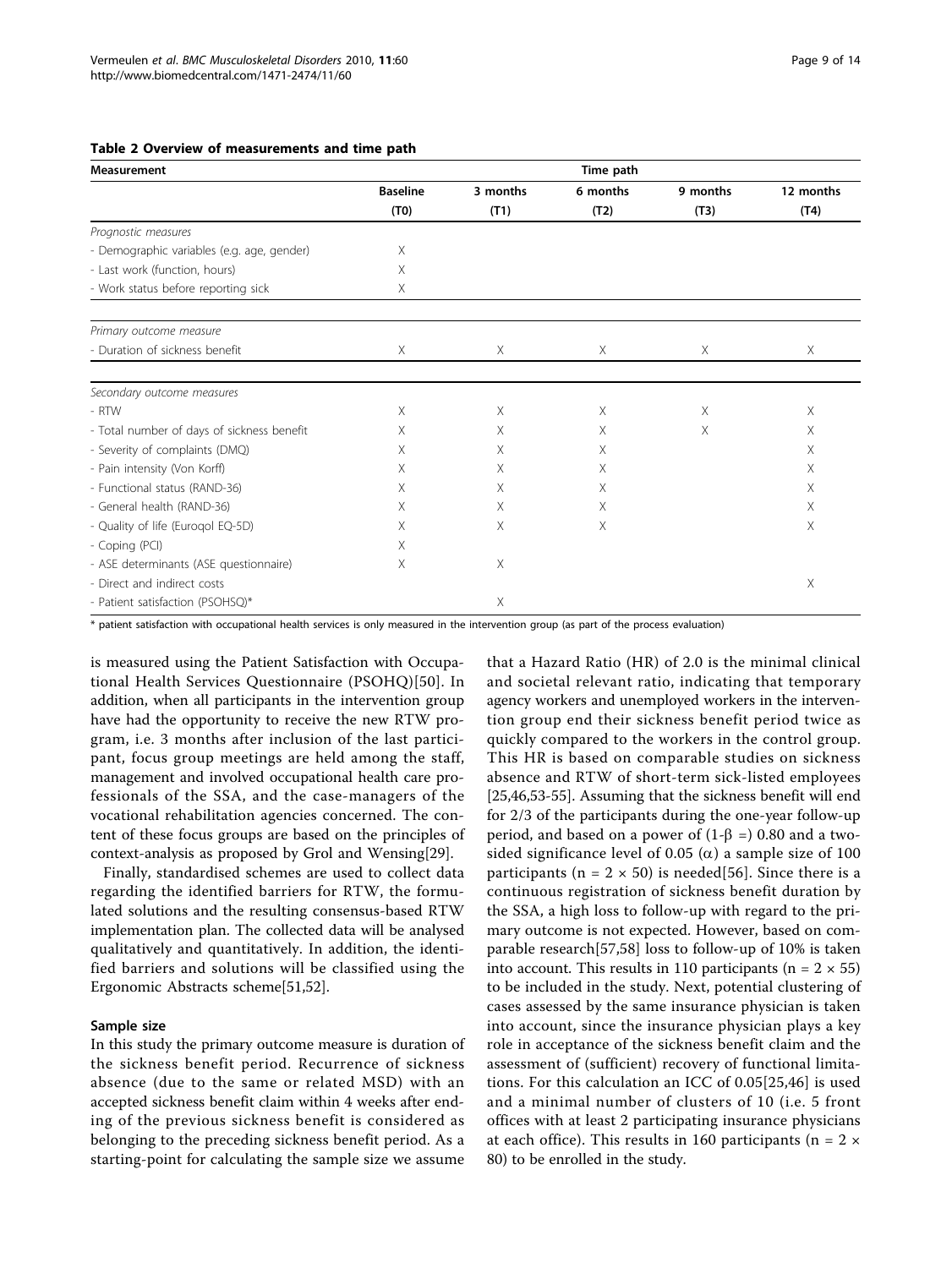#### Randomisation procedure

An independent statistician performs the randomisation, using computer-generated randomisation tables. To prevent unequal distribution of relevant prognostic baseline characteristics, before randomisation the sick-listed workers are pre-stratified based on two important prognostic factors, namely type of worker [\[47](#page-12-0)-[49\]](#page-12-0), i.e. temporary agency worker or unemployed worker, and degree of mental or physical work demands (light or heavy) in last work before current sickness absence[\[59,60](#page-12-0)]. Next, block randomisation (using blocks of four allocations) is applied to ensure equal group sizes within each stratum. A separate block randomisation table is generated for each of the five participating front offices of the SSA. Next, the researcher prepares for each stratum opaque sealed envelopes, containing either a referral to the new RTW program group or to the usual care group. After informed consent and completing the baseline questionnaire, the temporary agency worker or unemployed worker is asked to choose one of the two succeeding envelopes of the correct stratum. Then, the worker is asked to open the envelope and write down his/her name and date on the note with the randomisation result.

#### Blinding

Since the occupational health care professionals can be involved in guidance of participants of both the intervention group and the usual care group and because the new RTW program contains several new elements compared to usual care, i.e. a combined consult with the insurance physician and the labour expert, meetings with the RTW coordinator, and contracting of a vocational rehabilitation agency for finding a temporary (therapeutic) workplace, the occupational health care professionals cannot be blinded for the allocation. Furthermore, most outcome measures are self-reported, which also makes blinding for the participants not possible. However, the occupational health care professionals and RTW coordinators are not involved in the assessment of the outcomes. Moreover, since all follow-up questionnaires are sent to the participants by postal mail, it is unlikely that direct influence of the researchers or occupational health care professionals will occur.

Since the registration of sickness benefit is done by the SSA, these measurements can be derived from the computerised SSA database. Therefore, bias due to a lack of blinding is prevented for this outcome. Blinding for the secondary outcomes is not possible, because these measurements are derived from self-reported data. After randomisation all participants receive a research code consisting of a unique consecutive number. All data will be put in the computer by a research assistant, using this research code, to guarantee that analyses of the data by the researcher will be blinded.

#### Co-interventions and compliance

Unfortunately, in this pragmatic RCT it is not possible to avoid co-interventions during the intervention period, because asking the temporary agency workers, the unemployed workers, and the occupational health care professionals of the SSA to stop or not start with other treatments will lead to less participation. To measure the compliance with the new RTW program, the participants, the occupational health care professionals, the RTW coordinators, and the case-managers of the vocational rehabilitation agencies are asked independently about all interventions applied. Also, both the intervention group and the control group are asked about cointerventions in each follow-up questionnaire. If necessary, we can adjust for co-interventions in the multivariate analysis.

#### Contamination

Since randomisation takes place at the workers level, the insurance physicians, the labour experts, and the RTW coordinators who are trained in the new RTW program can also be involved in RTW guidance of a sick-listed worker in the usual care group. Therefore, the occupational health care professionals are asked to avoid the use of (components of) the RTW program in the guidance of participants in the usual care group.

#### Statistical analyses

All statistical analyses will be performed at worker's level and according to the intention-to-treat principle, i. e. participants will remain in the group (intervention group or control group) to which they were allocated after randomisation at baseline. To check the success of the randomization procedure descriptive statistics will be used, comparing the baseline measurements of both groups. If necessary, analyses will be adjusted for prognostic dissimilarities. To asses the presence of bias due to protocol deviations, the results of the intention-totreat-analyses will be compared to per-protocol analyses, including only those participants who were treated according to the intervention protocol.

#### Effect evaluation

In this study survival analysis will be used to analyse sickness benefit data with regard to the first period of sickness benefit. To describe the duration until ending of sickness benefit in both groups, the Kaplan Meier method will be used. In order to calculate hazard ratios the Cox proportional hazard model will be applied. If necessary, standard errors will be corrected for clustering. Differences in total days of sickness benefit during the one-year follow-up will be analysed with a general linear model. If necessary, the results will be adjusted for dissimilarities at baseline. Longitudinal random coefficient analyses will be used to assess differences in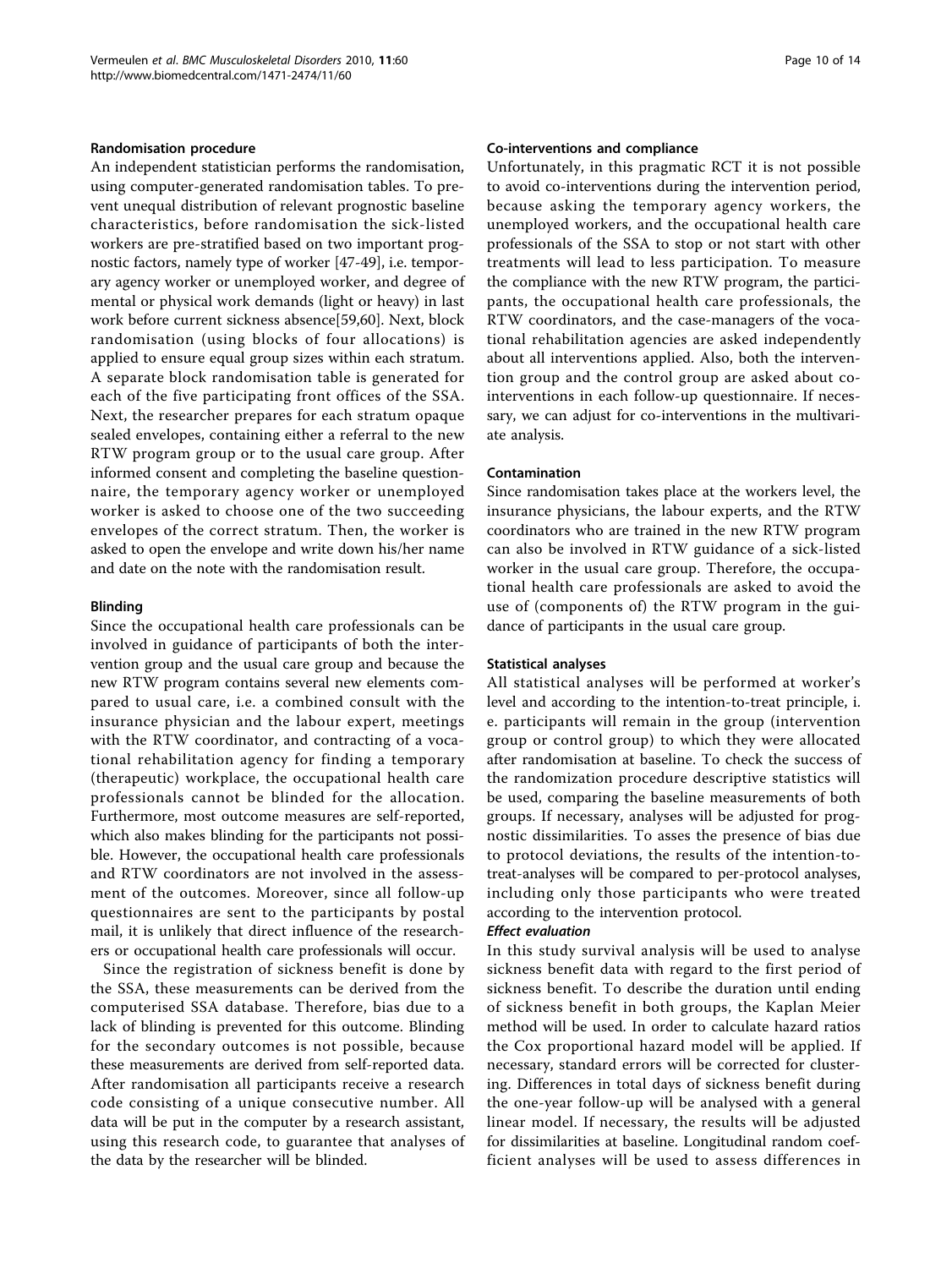secondary outcome measures. Finally, intraclass correlation coefficients will be calculated at the level of the insurance physician, since the insurance physician plays a key role in acceptance of the sickness benefit claim and the assessment of (sufficient) recovery of functional limitations, i.e work ability, with ending of the sickness benefit.

#### Cost-benefit evaluation

Direct and indirect costs from the insurer's perspective will be calculated for each individual participant. Bootstrapping will be used for pair wise comparing of the group means to calculate mean differences in direct, indirect and total costs between both groups of workers. Confidence intervals (95%) will be computed by bias corrected and accelerated bootstrapping. The mean net monetary benefit (NMB) of the new RTW program compared to usual care will be calculated.

## Discussion

This study focuses on a vulnerable group within the working population, namely temporary agency workers and unemployed workers, sick-listed due to MSD. For this group of workers a new participatory RTW program has been developed[[16\]](#page-11-0) aimed at making a consensusbased RTW implementation plan, realising structural communication among important stakeholders involved in vocational rehabilitation of the sick-listed worker, and offering the possibility of a (therapeutic) workplace to RTW. This paper describes the design of a randomised controlled trial to investigate the effectiveness, the costbenefit and feasibility of this new RTW program.

## Strengths of the study

Strength of this study is the focus on a vulnerable group within the working population, i.e. workers without an employment contract or with a flexible labour arrangement. These workers have a greater distance to the labour market and an increased risk for (long-term) work disability. This is reflected in the absenteeism and RTW patterns[[17](#page-11-0)]. For these workers there can be gained a lot by efforts that aim at improving occupational health care and by minimising the 'labour market handicap', i.e. creating an actual RTW perspective to reduce short- and long-term sickness absence and work disability[[13,17\]](#page-11-0).

Another strength of this study is the data collection from the SSA database. Duration of the sickness benefit period after the first day of reporting sick is the primary outcome measure in this study. Registration of awarded sickness benefit by the SSA provides reliable data because of socio-political and financial interests. In the Netherlands sickness benefit is paid from public means. Therefore the performance of the SSA is monitored by the Inspection Service for Work and Income on behalf of the Dutch Ministry of Social Affairs and Employment. As a result, loss of data of the primary outcome due to loss to follow-up is limited. However, because after ending of the sickness benefit the SSA has, in many cases, no longer data on RTW, data collection from the SSA database alone might underestimate RTW during the one-year follow-up. Therefore data on RTW are collected from both the self-report questionnaires and the SSA database.

A third strength of this study is that it includes a feasibility study. To gain more insight in the potential benefits, applicability and barriers of the new RTW program in daily practice. And, if possible, to identify elements of the RTW program that contribute to the effect.

## Limitations of the study

A limitation in this study is the absence of blinding of both the sick-listed workers and the occupational health care professionals of the SSA for allocation to the usual care group or intervention group. However, this is not possible due to the nature of the participatory intervention program.

Secondly, because the insurance physician of the SSA has no role in the inclusion of participants, a limitation of this study is the possibility of bias due to self-selection of workers. On the other hand, introduction of bias due to selection of participants by the insurance physician is limited, since the selection procedure is done by the researchers using strict inclusion and exclusion criteria.

A third limitation is the fact that generalizing the results of this study to another context, e.g. other countries, should be done with caution. The new RTW program is specifically tailored to the Dutch context using the Intervention Mapping process [[26-28](#page-12-0)]. Application of this intervention in a different setting should be preceded by tailoring of the program, taking into account the specific characteristics of the social, political and cultural context[[26-29,61\]](#page-12-0) in which the program will be implemented and used.

## Impact of study findings

Flexible labour market arrangements have expanded enormously over the last decades [[62-64](#page-13-0)]. However, workers with non-standard labour arrangements represent a vulnerable group within the working population. As mentioned earlier, these workers experience more health problems, have an increased risk for work disability[[10](#page-11-0),[14](#page-11-0),[15](#page-11-0)], and access to vocational rehabilitation interventions [[18-](#page-11-0)[20\]](#page-12-0) is in many countries not available or only limited for these workers. More should be done for them to achieve a sustainable contribution to the labour force. In addition, given the international trend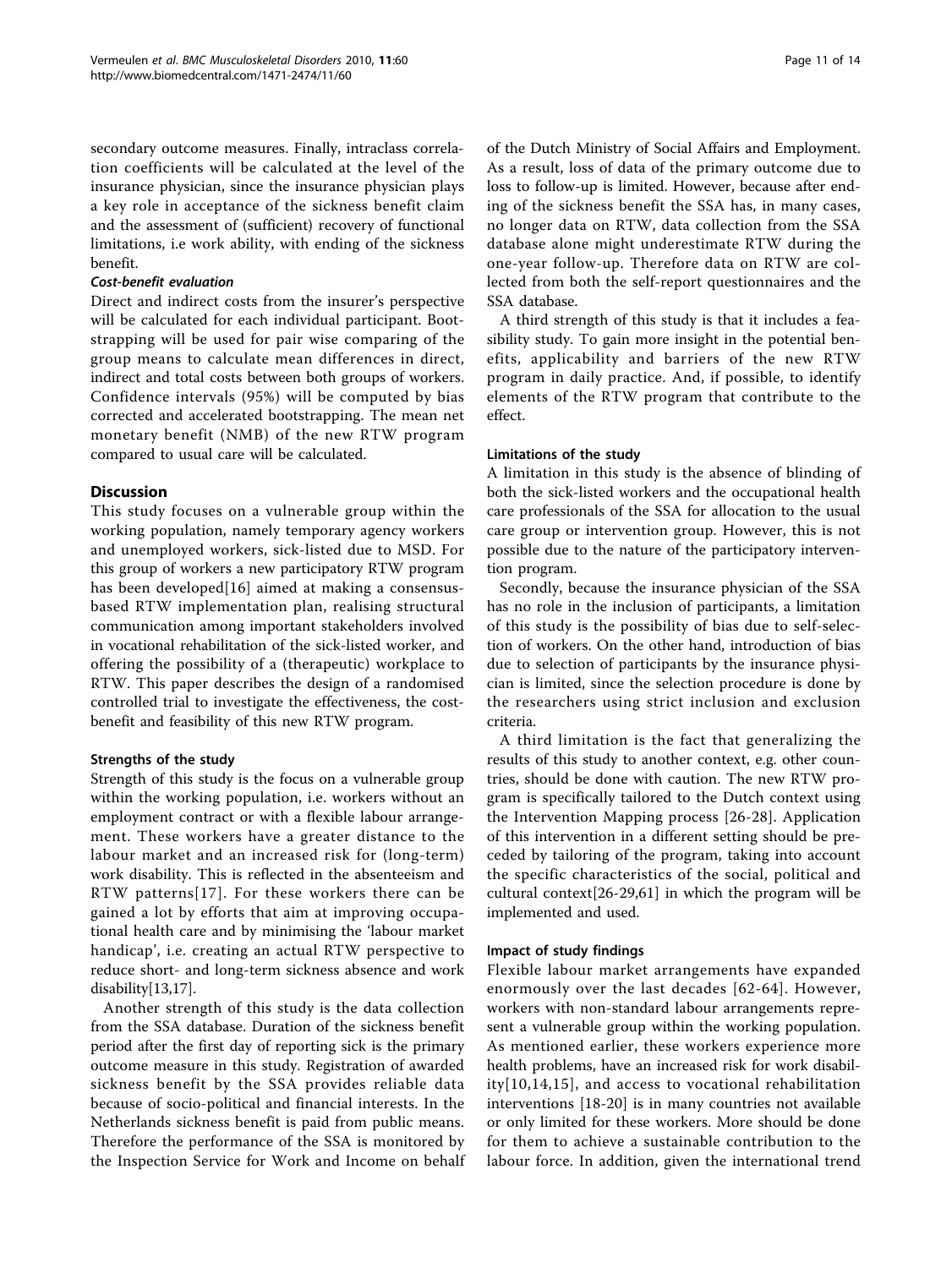<span id="page-11-0"></span>of an ageing workforce, there is a need for active labourmarket policies[[65\]](#page-13-0). From this perspective, it is not only important to improve participation of older workers [[65](#page-13-0),[66\]](#page-13-0), but to also utilise and strengthen present and potential vulnerable labour force sources. In line with this, more (tailor-made) RTW interventions should be aimed at the group of flexible workers, including workers without an employment contract. The results of this RCT can contribute to this need for tailor-made occupational health care.

Secondly, the absence of a workplace to return to when sick-listed has been identified as a major obstacle for these workers to successful (re-)enter the labour market[16,17]. Creating an actual RTW perspective can have a considerable impact. Positive results in this study may lead to implementation of the program in usual care in the Netherlands. In addition, this study is aimed at workers without an employment contract, sick-listed due to MSD. Results may offer perspective for the development of participatory RTW interventions for these workers, sick-listed with other health problems, e.g. common mental disorders.

Furthermore, sickness absence is considered a major public health and economic problem. The involved costs are enormous with a disproportionate contribution by long term work disability. Long term sickness absence can contribute up to 75% of absence costs[[67](#page-13-0)]. In the Netherlands, the participatory RTW program already proved to be successful for sick-listed employees with low back pain with an average reduction of sickness absence of 27 days[\[25\]](#page-12-0). If a comparable reduction of sickness absence, i.e. duration of sickness benefit, can be achieved in this study, the benefits for the Dutch Social Security System will be substantial. Finally, during the development of the participatory RTW program it became evident that there is a need for more uniformity with application of evidence-based interventions in occupational health care by the SSA[16]. The occupational health care professionals at the SSA can benefit from a structured approach to identify and discuss barriers for RTW and making of a consensus-based RTW action plan.

Results of this study will become available in 2010.

#### Acknowledgements

This study is financially supported by the Dutch Institute for Employee Benefit schemes.

#### Author details

<sup>1</sup>Department of Public and Occupational Health, EMGO Institute for Health and Care Research, VU University Medical Centre, Amsterdam, The Netherlands. <sup>2</sup>Dutch Research Center for Insurance Medicine AMC-UWV-VUmc, VU University Medical Centre, Amsterdam, The Netherlands.

#### Authors' contributions

SJV is responsible for the data collection and drafted the manuscript. SJV, JRA and AJMS developed the study design and intervention protocols. SJV and JRA are responsible for the general coordination of the study. All authors have read and corrected draft versions of the manuscript and approved the final manuscript.

#### Competing interests

The authors declare that they have no competing interests.

#### Received: 26 October 2009 Accepted: 28 March 2010 Published: 28 March 2010

#### References

- Frank J, Sinclair S, Hogg-Johnson S, Shannon H, Bombardier C, Beaton D, Cole D: [Preventing disability from work-related low-back pain. New](http://www.ncbi.nlm.nih.gov/pubmed/9645178?dopt=Abstract) evidence gives new hope – [if we can just get all the players onside.](http://www.ncbi.nlm.nih.gov/pubmed/9645178?dopt=Abstract) CMAJ 1998, 158:1625-1631.
- 2. Verbeek JH: [Vocational rehabilitation for workers with back pain.](http://www.ncbi.nlm.nih.gov/pubmed/11712616?dopt=Abstract) Scand J Work Environ Health 2001, 27:346-352.
- 3. Weir R, Nielson WR: Interventions for disability management. Clin J Pain 2001, 17(Suppl 4):128-132.
- 4. Franche RL, Cullen K, Clarke J, Irvin E, Sinclair S, Frank J, The Institute for Work & Health (IWH) Workplace-Based RTW Intervention Literature Review Research Team: [Workplace-based return-to-work interventions: a](http://www.ncbi.nlm.nih.gov/pubmed/16254759?dopt=Abstract) [systematic review of the quantitative literature.](http://www.ncbi.nlm.nih.gov/pubmed/16254759?dopt=Abstract) J Occup Rehabil 2005, 15:607-631.
- 5. Hlobil H, Staal JB, Spoelstra M, Ariëns GA, Smid T, van Mechelen W: [Effectiveness of a return-to-work intervention for subacute low-back](http://www.ncbi.nlm.nih.gov/pubmed/16161707?dopt=Abstract) [pain.](http://www.ncbi.nlm.nih.gov/pubmed/16161707?dopt=Abstract) Scand J Work Environ Health 2005, 31:249-257.
- 6. Ruotsalainen JH, Verbeek JH, Salmi JA, Jauhiainen M, Laamanen I, Pasternack I, Husman K: [Evidence on the effectiveness of occupational](http://www.ncbi.nlm.nih.gov/pubmed/16869005?dopt=Abstract) [health interventions.](http://www.ncbi.nlm.nih.gov/pubmed/16869005?dopt=Abstract) Am J Ind Med 2006, 49:865-872.
- 7. Williams RM, Westmorland MG, Lin CA, Schmuck G, Creen M: [Effectiveness](http://www.ncbi.nlm.nih.gov/pubmed/17453982?dopt=Abstract) [of workplace rehabilitation interventions in the treatment of work](http://www.ncbi.nlm.nih.gov/pubmed/17453982?dopt=Abstract)[related low back pain: a systematic review.](http://www.ncbi.nlm.nih.gov/pubmed/17453982?dopt=Abstract) Disabil Rehabil 2007, 29:607-624.
- 8. Tompa E, de Oliveira C, Dolinschi R, Irvin E: [A systematic review of](http://www.ncbi.nlm.nih.gov/pubmed/18259843?dopt=Abstract) [disability management interventions with economic evaluations.](http://www.ncbi.nlm.nih.gov/pubmed/18259843?dopt=Abstract) J Occup Rehabil 2008, 18:16-26.
- 9. van Oostrom SH, Driessen MT, de Vet HC, Franche RL, Schonstein E, Loisel P, van Mechelen W, Anema JR: [Workplace interventions for](http://www.ncbi.nlm.nih.gov/pubmed/19370664?dopt=Abstract) [preventing work disability.](http://www.ncbi.nlm.nih.gov/pubmed/19370664?dopt=Abstract) Cochrane Database Syst Rev 2009, 2:CD006955.
- 10. Benach J, Amable M, Muntander C, Benavides FG: [The consequences of](http://www.ncbi.nlm.nih.gov/pubmed/12011192?dopt=Abstract) [flexible work for health: are we looking at the right place?](http://www.ncbi.nlm.nih.gov/pubmed/12011192?dopt=Abstract) J Epidemiol Community Health 2002, 56:405-406.
- 11. Arents MR, Dorenbos I, Vogelaar B, Vrijhof B, Landheer W: Aard en oorzaken ziekteverzuim uitzendbranche [Nature and causes of sickness absence among temporary agency workers] Rotterdam: ECORYS-NEI 2003.
- 12. Veerman TJ: Vroegtijdige reïntegratie uitzendkrachten [Early return-to-work of temporary agency workers] Leiden: AStri 2005.
- 13. Reijenga FA, Veerman TJ, Berg van den N: Onderzoek evaluatie wet verbetering poortwachter [Evaluation of the Improved Gatekeeper Act] Leiden: AStri 2006.
- 14. Benach J, Muntaner C: [Precarious employment and health: developing a](http://www.ncbi.nlm.nih.gov/pubmed/17372284?dopt=Abstract) [research agenda.](http://www.ncbi.nlm.nih.gov/pubmed/17372284?dopt=Abstract) J Epidemiol Community Health 2007, 61:276-277.
- 15. Quinlan M, Mayhew C, Bohle P: [The global expansion of precarious](http://www.ncbi.nlm.nih.gov/pubmed/11407174?dopt=Abstract) [employment, work disorganization, and consequences for occupational](http://www.ncbi.nlm.nih.gov/pubmed/11407174?dopt=Abstract) [health: a review of recent research.](http://www.ncbi.nlm.nih.gov/pubmed/11407174?dopt=Abstract) Int J Health Serv 2001, 31:335-414.
- 16. Vermeulen SJ, Anema JR, Schellart AJM, van Mechelen W, Beek van der AJ: [Intervention Mapping for development of a participatory return-to-work](http://www.ncbi.nlm.nih.gov/pubmed/19573229?dopt=Abstract) [intervention for temporary agency workers and unemployed workers](http://www.ncbi.nlm.nih.gov/pubmed/19573229?dopt=Abstract) [sick-listed due to musculoskeletal disorders.](http://www.ncbi.nlm.nih.gov/pubmed/19573229?dopt=Abstract) BMC Public Health 2009, 9:216.
- 17. Vermeulen SJ, Tamminga SJ, Schellart AJM, Ybema JF, Anema JR: [Return-to](http://www.ncbi.nlm.nih.gov/pubmed/19602219?dopt=Abstract)[work interventions for sick-listed workers without an employment](http://www.ncbi.nlm.nih.gov/pubmed/19602219?dopt=Abstract) [contract-what works?](http://www.ncbi.nlm.nih.gov/pubmed/19602219?dopt=Abstract) BMC Public Health 2009, 9:232.
- 18. Ahs AM, Westerling R: [Health care utilization among persons who are](http://www.ncbi.nlm.nih.gov/pubmed/16343685?dopt=Abstract) [unemployed or outside the labour force.](http://www.ncbi.nlm.nih.gov/pubmed/16343685?dopt=Abstract) Health Policy 2006, 78:178-193.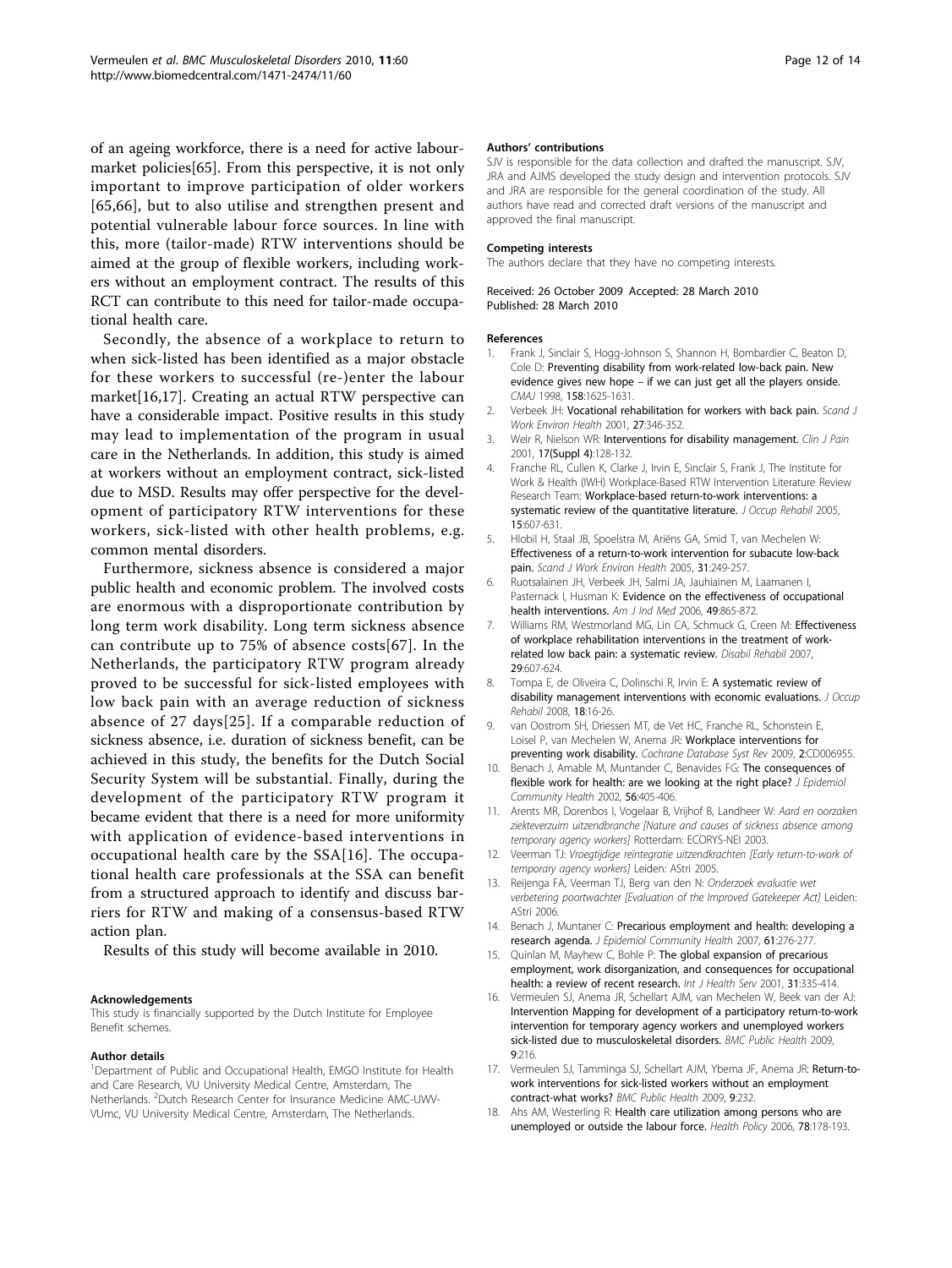- <span id="page-12-0"></span>19. Virtanen P, Kivimäki M, Vahtera J, Koskenvuo M: [Employment status and](http://www.ncbi.nlm.nih.gov/pubmed/17014702?dopt=Abstract) [differences in the one-year coverage of physician visits: different needs](http://www.ncbi.nlm.nih.gov/pubmed/17014702?dopt=Abstract) [or unequal access to services?](http://www.ncbi.nlm.nih.gov/pubmed/17014702?dopt=Abstract) BMC Health Serv Res 2006, 6:123.
- 20. Watson PJ, Booker CK, Moores L, Main CJ: [Returning the chronically](http://www.ncbi.nlm.nih.gov/pubmed/15207517?dopt=Abstract) [unemployed with low back pain to employment.](http://www.ncbi.nlm.nih.gov/pubmed/15207517?dopt=Abstract) Eur J Pain 2004, 8:359-369.
- 21. Department of Health: Choosing health: making healthier choices easier. (Public Health White Paper) London: DH 2004.
- Zampolini M, Bernardinello M, Tesio L: [RTW in back conditions.](http://www.ncbi.nlm.nih.gov/pubmed/17729083?dopt=Abstract) Disabil Rehabil 2007, 29:1377-1385.
- 23. Briand C, Durand MJ, St-Arnaud L, Corbière M: [How well do return-to-work](http://www.ncbi.nlm.nih.gov/pubmed/18392925?dopt=Abstract) [interventions for musculoskeletal conditions address the multicausality](http://www.ncbi.nlm.nih.gov/pubmed/18392925?dopt=Abstract) [of work disability?](http://www.ncbi.nlm.nih.gov/pubmed/18392925?dopt=Abstract) J Occup Rehabil 2008, 18:207-217.
- 24. Anema JR, Steenstra IA, Urlings IJ, Bongers PM, De Vroome EM, van Mechelen W: [Participatory ergonomics as a return-to-work intervention:](http://www.ncbi.nlm.nih.gov/pubmed/12929147?dopt=Abstract) [a future challenge?](http://www.ncbi.nlm.nih.gov/pubmed/12929147?dopt=Abstract) Am J Ind Med 2003, 44:273-281.
- 25. Anema JR, Steenstra IA, Bongers PM, de Vet HC, Knol DL, Loisel P, van Mechelen W: [Multidisciplinary rehabilitation for sub acute low back pain:](http://www.ncbi.nlm.nih.gov/pubmed/17268258?dopt=Abstract) [graded activity or workplace intervention or both? A randomized](http://www.ncbi.nlm.nih.gov/pubmed/17268258?dopt=Abstract) [controlled trial.](http://www.ncbi.nlm.nih.gov/pubmed/17268258?dopt=Abstract) Spine 2007, 32:291-298.
- 26. Bartholomew LK, Parcel GS, Kok G: [Intervention mapping: a process for](http://www.ncbi.nlm.nih.gov/pubmed/9768376?dopt=Abstract) [developing theory- and evidence-based health education programs.](http://www.ncbi.nlm.nih.gov/pubmed/9768376?dopt=Abstract) Health Educ Behav 1998, 25:545-563.
- 27. Bartholomew LK, Parcel GS, Kok GJ, Gottlieb NH: Intervention Mapping: designing theory and evidence-based health promotion programs Mountain View, California: Mayfield Publishing Company 2001.
- 28. Bartholomew LK, Parcel GS, Kok G, Gottlieb NH: Planning health promotion programs: an Intervention Mappping approach San Francisco, CA: Jossey-Bass 2006.
- 29. Grol R, Wensing M: Implementatie: Effectieve verbetering van de patiëntenzorg [Implementation: Effective improvement of patient care] Maarssen: Elsevier gezondheidszorg 2006.
- 30. Begg C, Cho M, Eastwood S, Horton R, Moher D, Olkin I, Pitkin R, Rennie D, Schulz KF, Simel D, Stroup DF: [Improving the quality of reporting of](http://www.ncbi.nlm.nih.gov/pubmed/8773637?dopt=Abstract) [randomized controlled trials. The CONSORT statement.](http://www.ncbi.nlm.nih.gov/pubmed/8773637?dopt=Abstract) JAMA 1996, 276:637-639.
- 31. Altman DG, Schulz KF, Moher D, Egger M, Davidoff F, Elbourne D, Gotzsche PC, Lang T: [The revised CONSORT statement for reporting](http://www.ncbi.nlm.nih.gov/pubmed/11304107?dopt=Abstract) [randomized controlled trials: explanation and elaboration.](http://www.ncbi.nlm.nih.gov/pubmed/11304107?dopt=Abstract) Ann Intern Med 2001, 134:663-694.
- 32. Friesen MN, Yassi A, Cooper J: [Return-to-work: The importance of human](http://www.ncbi.nlm.nih.gov/pubmed/12441618?dopt=Abstract) [interactions and organizational structures.](http://www.ncbi.nlm.nih.gov/pubmed/12441618?dopt=Abstract) Work 2001, 17:11-22.
- 33. Schultz IZ, Crook J, Berkowitz J, Milner R, Meloche GR, Lewis ML: [A](http://www.ncbi.nlm.nih.gov/pubmed/18404361?dopt=Abstract) [prospective study of the effectiveness of early intervention with high](http://www.ncbi.nlm.nih.gov/pubmed/18404361?dopt=Abstract)[risk back-injured workers](http://www.ncbi.nlm.nih.gov/pubmed/18404361?dopt=Abstract)-a pilot study. J Occup Rehabil 2008, 18:140-151.
- 34. Franche RL, Severin CN, Hogg-Johnson S, Côté P, Vidmar M, Lee H: [The](http://www.ncbi.nlm.nih.gov/pubmed/17848852?dopt=Abstract) [impact of early workplace-based return-to-work strategies on work](http://www.ncbi.nlm.nih.gov/pubmed/17848852?dopt=Abstract) [absence duration: a 6-month longitudinal study following an](http://www.ncbi.nlm.nih.gov/pubmed/17848852?dopt=Abstract) [occupational musculoskeletal injury.](http://www.ncbi.nlm.nih.gov/pubmed/17848852?dopt=Abstract) J Occup Environ Med 2007, 49:960-974.
- 35. Shaw W, Hong QN, Pransky G, Loisel P: [A Literature Review Describing the](http://www.ncbi.nlm.nih.gov/pubmed/18080827?dopt=Abstract) [Role of Return-to-Work Coordinators in Trial Programs and Interventions](http://www.ncbi.nlm.nih.gov/pubmed/18080827?dopt=Abstract) [Designed to Prevent Workplace Disability.](http://www.ncbi.nlm.nih.gov/pubmed/18080827?dopt=Abstract) J Occup Rehabil 2008, 18:2-15.
- 36. Hildebrandt VH, Bongers PM, van Dijk JH, Kemper HCG, Dul J: [Dutch](http://www.ncbi.nlm.nih.gov/pubmed/11780727?dopt=Abstract) [Musculoskeletal Questionnaire: description and basic qualities.](http://www.ncbi.nlm.nih.gov/pubmed/11780727?dopt=Abstract) Ergonomics 2001, 44:1038-1055.
- 37. Von Korff M, Ormel J, Keefe FJ, Dworkin SF: [Grading the severity of](http://www.ncbi.nlm.nih.gov/pubmed/1408309?dopt=Abstract) [chronic pain.](http://www.ncbi.nlm.nih.gov/pubmed/1408309?dopt=Abstract) Pain 1992, 50:133-149.
- 38. Ware JE Jr, Sherbourne CD: [The MOS 36-item short-form health survey](http://www.ncbi.nlm.nih.gov/pubmed/1593914?dopt=Abstract) [\(SF-36\). I. Conceptual framework and item selection.](http://www.ncbi.nlm.nih.gov/pubmed/1593914?dopt=Abstract) Med Care 1992, 30:473-483.
- 39. Aaronson NK, Muller M, Cohen PD, Essink-Bot ML, Fekkes M, Sanderman R, Sprangers MA, te Velde A, Verrips E: [Translation, validation, and norming](http://www.ncbi.nlm.nih.gov/pubmed/9817123?dopt=Abstract) [of the Dutch language version of the SF-36 Health Survey in community](http://www.ncbi.nlm.nih.gov/pubmed/9817123?dopt=Abstract) [and chronic disease populations.](http://www.ncbi.nlm.nih.gov/pubmed/9817123?dopt=Abstract) J Clin Epidemiol 1998, 51:1055-1068.
- 40. Dolan P: [Modeling valuations for EuroQol health states.](http://www.ncbi.nlm.nih.gov/pubmed/9366889?dopt=Abstract) Med Care 1997, 35:1095-1108.
- 41. Kraaimaat FW, Bakker A, Evers AWM: Pijncoping-strategieën bij chronische pijnpatiënten: de ontwikkeling van de Pijn-Coping-Inventarisatielijst (PCI) [Pain coping strategies in chronic pain patients: development of the

Pain-Coping-Inventory questionnaire (PCI)]. Gedraastherapie 1997, 30:185-201.

- 42. van Oostrom SH, Anema JR, Terluin B, Venema B, de Vet HC, van Mechelen W: [Development of a workplace intervention for sick-listed](http://www.ncbi.nlm.nih.gov/pubmed/17697364?dopt=Abstract) [employees with stress-related mental disorders: Intervention Mapping as](http://www.ncbi.nlm.nih.gov/pubmed/17697364?dopt=Abstract) [a useful tool.](http://www.ncbi.nlm.nih.gov/pubmed/17697364?dopt=Abstract) BMC Health Serv Res 2007, 7:127.
- 43. Aizen I: From intentions to action: A theory of planned behaviour. Action-control: From cognition to behaviour Heidelberg: SpringerKuhl J, Beckmann J 1985, 11-39.
- 44. de Vries H, Dijkstra M, Kuhlman P: Self efficacy: the third factor besides attitude and subjective norm as a predictor of behavioural intentions. Health Educ Res 1988, 3:273-282.
- 45. de Vries H: Determinanten van gedrag [Determinants of behaviour]. Gezondheidsvoorlichting en gedragsverandering [Health education and behavior change] Assen: Van GorcumDamoiseaux V, van der Molen HT, Kok GJ 1993, 109-132.
- 46. van Oostrom SH, Anema JR, Terluin B, de Vet HCW, Knol DL, van Mechelen W: [Cost-effectiveness of a workplace intervention for sick](http://www.ncbi.nlm.nih.gov/pubmed/18194525?dopt=Abstract)[listed employees with common mental disorders: design of a](http://www.ncbi.nlm.nih.gov/pubmed/18194525?dopt=Abstract) [randomized controlled trial.](http://www.ncbi.nlm.nih.gov/pubmed/18194525?dopt=Abstract) BMC Public Health 2008, 8:12.
- 47. Cheadle A, Franklin G, Wolfhagen C, Savarino J, Liu PY, Salley C, Weaver M: [Factors influencing the duration of work-related disability: a population](http://www.ncbi.nlm.nih.gov/pubmed/8296938?dopt=Abstract)[based study of Washington State workers](http://www.ncbi.nlm.nih.gov/pubmed/8296938?dopt=Abstract)' compensation. Am J Public Health 1994, 84:190-196.
- 48. Bartley M, Sacker A, Clarke P: [Employment status, employment conditions,](http://www.ncbi.nlm.nih.gov/pubmed/15143119?dopt=Abstract) [and limiting illness: prospective evidence from the British household](http://www.ncbi.nlm.nih.gov/pubmed/15143119?dopt=Abstract) [panel survey 1991-2001.](http://www.ncbi.nlm.nih.gov/pubmed/15143119?dopt=Abstract) J Epidemiol Community Health 2004, 58:501-506.
- 49. Abásolo L, Carmona L, Lajas C, Candelas G, Blanco M, Loza E, Hernández-García , Jover JA: [Prognostic factors in short-term disability due to](http://www.ncbi.nlm.nih.gov/pubmed/18383421?dopt=Abstract) [musculoskeletal disorders.](http://www.ncbi.nlm.nih.gov/pubmed/18383421?dopt=Abstract) Arthritis Rheum 2008, 59:489-496.
- 50. Verbeek JH, de Boer AG, Weide van der WE, Piirainen H, Anema JR, van Amstel RJ, Hartog F: [Patient satisfaction with occupational health](http://www.ncbi.nlm.nih.gov/pubmed/15657194?dopt=Abstract) [physicians, development of a questionnaire.](http://www.ncbi.nlm.nih.gov/pubmed/15657194?dopt=Abstract) Occup Environ Med 2005, 62:119-123.
- 51. Stapleton C: Classification scheme. Ergonomics Abstracts Vol London: Taylor & Francis Ltd 2000, i-vii.
- 52. National Institute for Occupational Safety and Health: National occupational research agenda (NORA) Cincinnati: OH: US Department of Health and Human Services 1996.
- 53. Loisel P, Abenhaim L, Durand P, Esdaille JM, Suissa S, Gosselin L, Simard R, Turcotte J, Lemaire J: [A population-based, randomized clinical trial on](http://www.ncbi.nlm.nih.gov/pubmed/9431627?dopt=Abstract) [back pain management.](http://www.ncbi.nlm.nih.gov/pubmed/9431627?dopt=Abstract) Spine 1997, 22:2911-2918.
- 54. Klink van der JJ, Blonk RW, Schene AH, van Dijk FJ: [Reducing long term](http://www.ncbi.nlm.nih.gov/pubmed/12771395?dopt=Abstract) [sickness absence by an activating intervention in adjustment disorders:](http://www.ncbi.nlm.nih.gov/pubmed/12771395?dopt=Abstract) [a cluster randomised controlled design.](http://www.ncbi.nlm.nih.gov/pubmed/12771395?dopt=Abstract) Occup Environ Med 2003, 60:429-437.
- 55. Staal JB, Hlobil H, Twisk JW, Smid T, Koke AJ, van Mechelen W: [Graded](http://www.ncbi.nlm.nih.gov/pubmed/14734329?dopt=Abstract) [activity for low back pain in occupational health care: a randomized,](http://www.ncbi.nlm.nih.gov/pubmed/14734329?dopt=Abstract) [controlled trial.](http://www.ncbi.nlm.nih.gov/pubmed/14734329?dopt=Abstract) Ann Intern Med 2004, 140:77-84.
- 56. Anema JR, Cuelenaere B, Beek van der AJ, Knol DL, de Vet HC, van Mechelen W: [The effectiveness of ergonomic interventions on return-to](http://www.ncbi.nlm.nih.gov/pubmed/15031384?dopt=Abstract)[work after low back pain; a prospective two year cohort study in six](http://www.ncbi.nlm.nih.gov/pubmed/15031384?dopt=Abstract) [countries on low back pain patients sicklisted for 3-4 months.](http://www.ncbi.nlm.nih.gov/pubmed/15031384?dopt=Abstract) Occup Environ Med 2004, 61:287-288.
- 57. Anema JR, Jettinghof K, Houtman ILD, Schoemaker CG, Buijs PC, Berg van den R: [Medical care of employees long-term sick listed due to mental](http://www.ncbi.nlm.nih.gov/pubmed/16691458?dopt=Abstract) [health problems: A cohort study to describe and compare the care of](http://www.ncbi.nlm.nih.gov/pubmed/16691458?dopt=Abstract) [the occupational physician and the general practitioner.](http://www.ncbi.nlm.nih.gov/pubmed/16691458?dopt=Abstract) J Occup Rehabil 2006, 16:41-52.
- 58. Steenstra IA, Verbeek JH, Prinsze FJ, Knol DL: [Changes in the incidence of](http://www.ncbi.nlm.nih.gov/pubmed/16848904?dopt=Abstract) [occupational disability as a result of back and neck pain in the](http://www.ncbi.nlm.nih.gov/pubmed/16848904?dopt=Abstract) [Netherlands.](http://www.ncbi.nlm.nih.gov/pubmed/16848904?dopt=Abstract) BMC Public Health 2006, 6:190.
- 59. De Zwart BC, Broersen JP, Beek van der AJ, Frings-Dresen MH, van Dijk FJ: [Occupational classification according to work demands: an evaluation](http://www.ncbi.nlm.nih.gov/pubmed/9524406?dopt=Abstract) [study.](http://www.ncbi.nlm.nih.gov/pubmed/9524406?dopt=Abstract) Int J Occup Med Environ Health 1997, 10:283-295.
- 60. Steenstra IA, Verbeek JH, Heymans MW, Bongers PM: [Prognostic factors for](http://www.ncbi.nlm.nih.gov/pubmed/16299094?dopt=Abstract) [duration of sick leave in patients sick listed with acute low back pain: a](http://www.ncbi.nlm.nih.gov/pubmed/16299094?dopt=Abstract) [systematic review of the literature.](http://www.ncbi.nlm.nih.gov/pubmed/16299094?dopt=Abstract) Occup Environ Med 2005, 62:851-860.
- 61. Goldenhar LM, LaMontagne AD, Katz T, Heaney C, Landsbergis P: [The](http://www.ncbi.nlm.nih.gov/pubmed/11464392?dopt=Abstract) [intervention research process in occupational safety and health: an](http://www.ncbi.nlm.nih.gov/pubmed/11464392?dopt=Abstract)